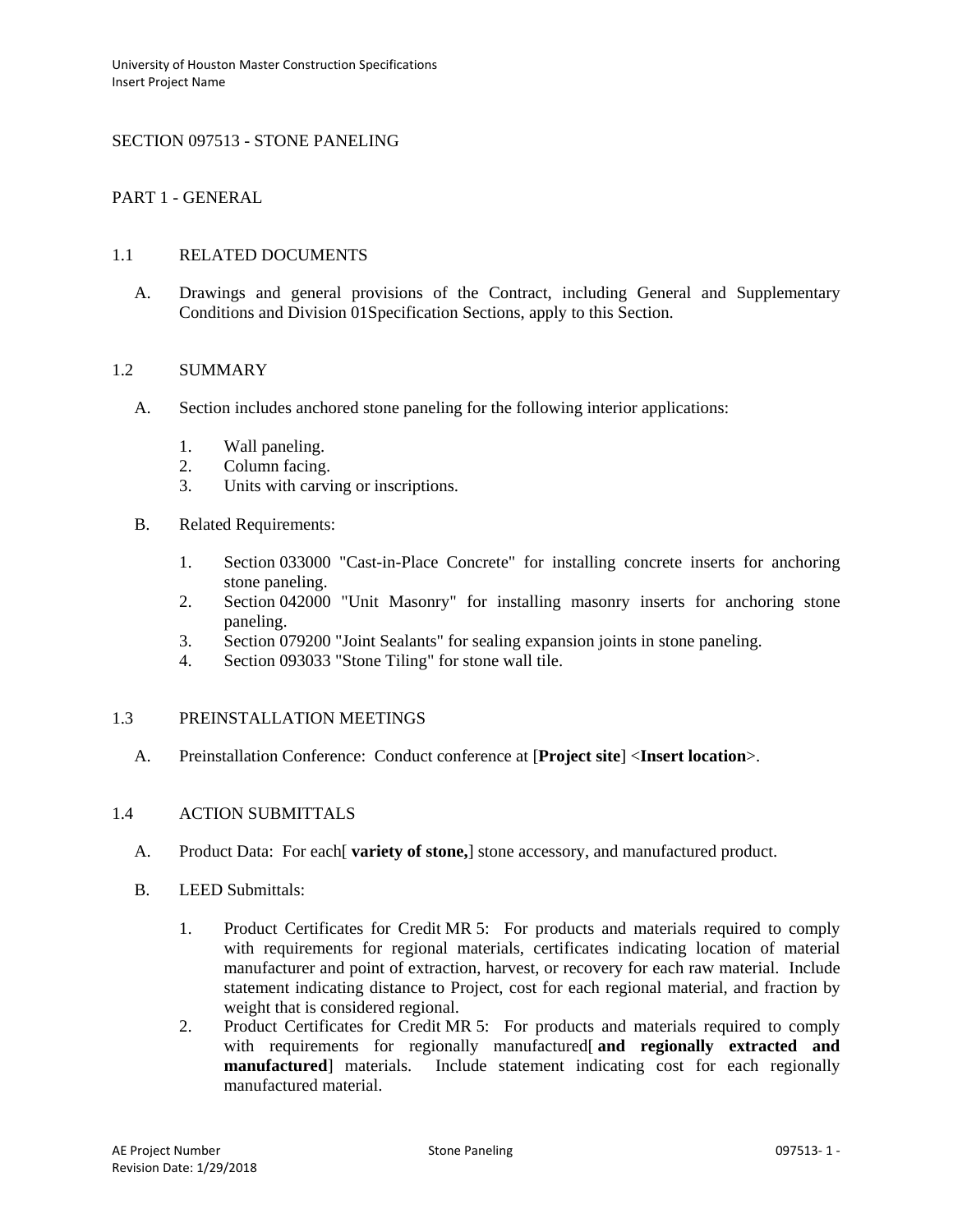- a. Include statement indicating location of manufacturer and distance to Project for each regionally manufactured material.
- b. Include statement indicating location of manufacturer and point of extraction, harvest, or recovery for each raw material used in regionally extracted and manufactured materials. Indicate distance to Project and fraction by weight of each regionally manufactured material that is regionally extracted.
- 3. Product Data for Credit IEQ 4.1: For sealants, documentation including printed statement of VOC content.
- 4. Laboratory Test Reports for Credit IEQ 4.1: For sealants, documentation indicating that products comply with the testing and product requirements of the California Department of Health Services' "Standard Practice for the Testing of Volatile Organic Emissions from Various Sources Using Small-Scale Environmental Chambers."
- C. Shop Drawings: Show fabrication and installation details for stone paneling system, including dimensions and profiles of stone units.
	- 1. Show locations and details of joints both within stone paneling system and between stone paneling system and other finish materials.
	- 2. Show locations and details of anchors, including locations of supporting construction.
	- 3. Show direction of veining, grain, or other directional pattern.
	- 4. Include large-scale shaded drawings of [**decorative surfaces**] [**and**] [**inscriptions**].
- D. Samples for Initial Selection: For joint materials involving color selection.
- E. Samples for Verification:
	- 1. For each stone type indicated, in sets of Samples not less than 12 inches (300 mm) square. Include [**two**] [**three**] [**four**] [**five**] <**Insert number**> or more Samples in each set and show the full range of variations in appearance characteristics in completed Work.
	- 2. For each color of [**grout**] [**pointing mortar**] [**and**] [**sealant**] required.
	- 3. For [**carving**] [**and**] [**inscriptions**].
- F. Delegated-Design Submittal: For stone paneling assembly.

# 1.5 INFORMATIONAL SUBMITTALS

- A. Qualification Data: For [**Installer**] [**fabricator**] [**professional engineer**].
- B. Material Test Reports:
	- 1. Stone Test Reports: For[ **each**] stone variety proposed for use on Project, by a qualified testing agency, indicating compliance with required physical properties, other than abrasion resistance, according to referenced ASTM standards. Base reports on testing done within previous [**three**] [**five**]<**Insert number**> years.
	- 2. Sealant Compatibility and Adhesion Test Report: From sealant manufacturer indicating that sealants will not stain or damage stone. Include interpretation of test results and recommendations for primers and substrate preparation needed for adhesion.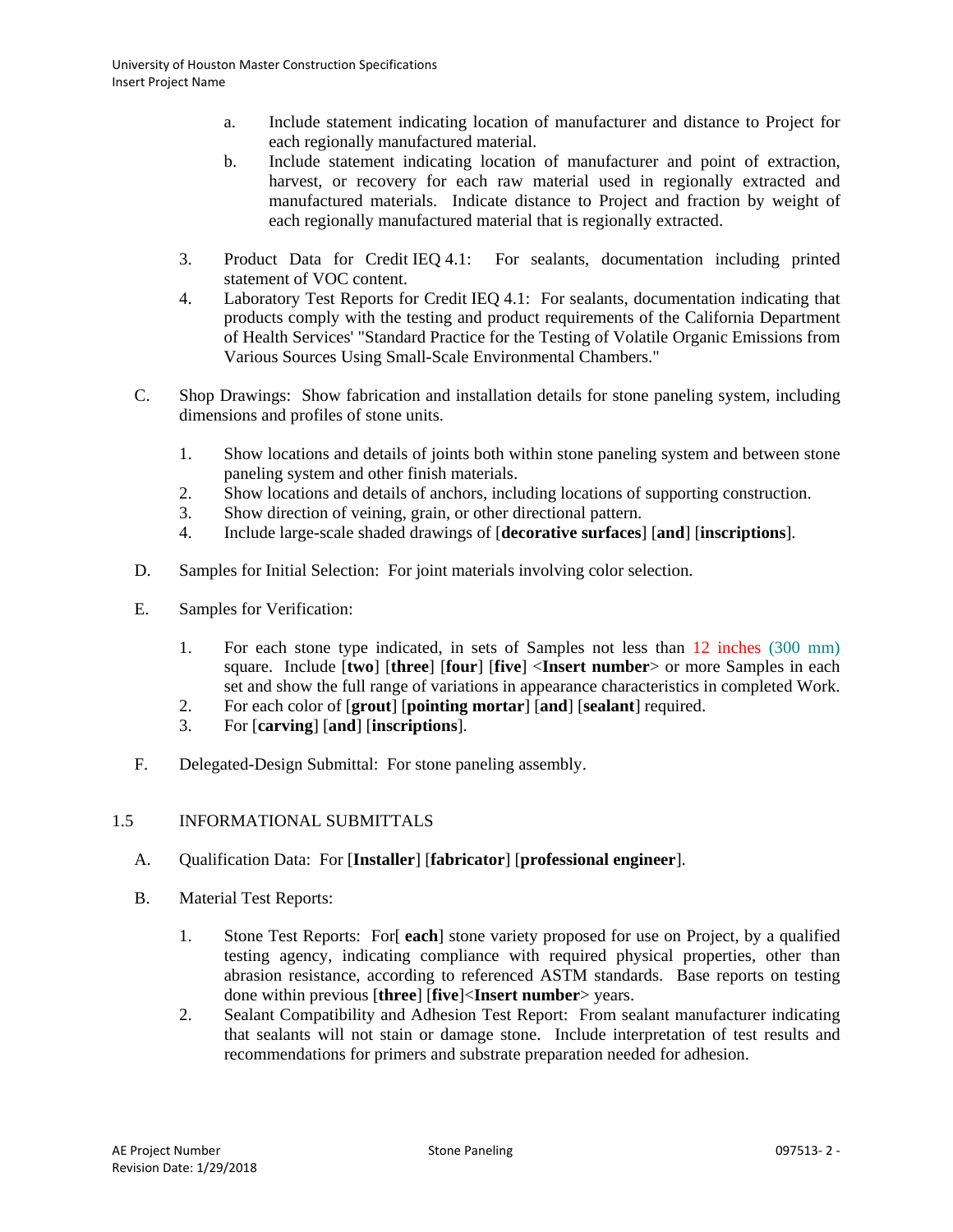### 1.6 CLOSEOUT SUBMITTALS

A. Maintenance Data: For stone paneling to include in maintenance manuals. Include product data for stone-care products used or recommended by Installer and names, addresses, and telephone numbers of local sources for products.

## 1.7 QUALITY ASSURANCE

- A. Fabricator Qualifications: Shop that employs skilled workers who custom fabricate stone paneling similar to that required for this Project, and whose products have a record of successful in-service performance.
- B. Installer Qualifications: Fabricator of stone paneling.
- C. Installer Qualifications: A firm or individual experienced in installing stone paneling similar in material, design, and extent to that indicated for this Project, whose work has a record of successful in-service performance.
- D. Mockups: Build mockups to demonstrate aesthetic effects and to set quality standards for fabrication and installation.
	- 1. Build mockup of typical wall area as shown on Drawings.<br>2. Build mockups for the following kinds of stone paneling:
	- Build mockups for the following kinds of stone paneling:
		- a. Typical stone wall paneling, not less than 72 inches (1800 mm) long by 96 inches (2400 mm) high.
		- b. Typical stone wainscot paneling, not less than 72 inches (1800 mm) long by full wainscot height.
		- c. Typical column facing, one complete column.
		- d. Grouting or pointing of joints.
	- 3. Approval of mockups does not constitute approval of deviations from the Contract Documents contained in mockups unless Architect specifically approves such deviations in writing.
	- 4. Subject to compliance with requirements, approved mockups may become part of the completed Work if undisturbed at time of Substantial Completion.

## 1.8 PRECONSTRUCTION TESTING

A. Preconstruction Sealant Adhesion and Compatibility Testing: Submit to joint-sealant manufacturers, for compatibility and adhesion testing according to sealant manufacturer's standard testing methods and Section 079200 "Joint Sealants," Samples of materials that will contact or affect joint sealants.

## 1.9 DELIVERY, STORAGE, AND HANDLING

A. Store and handle stone and related materials to prevent deterioration or damage due to moisture, temperature changes, contaminants, corrosion, breaking, chipping, and other causes.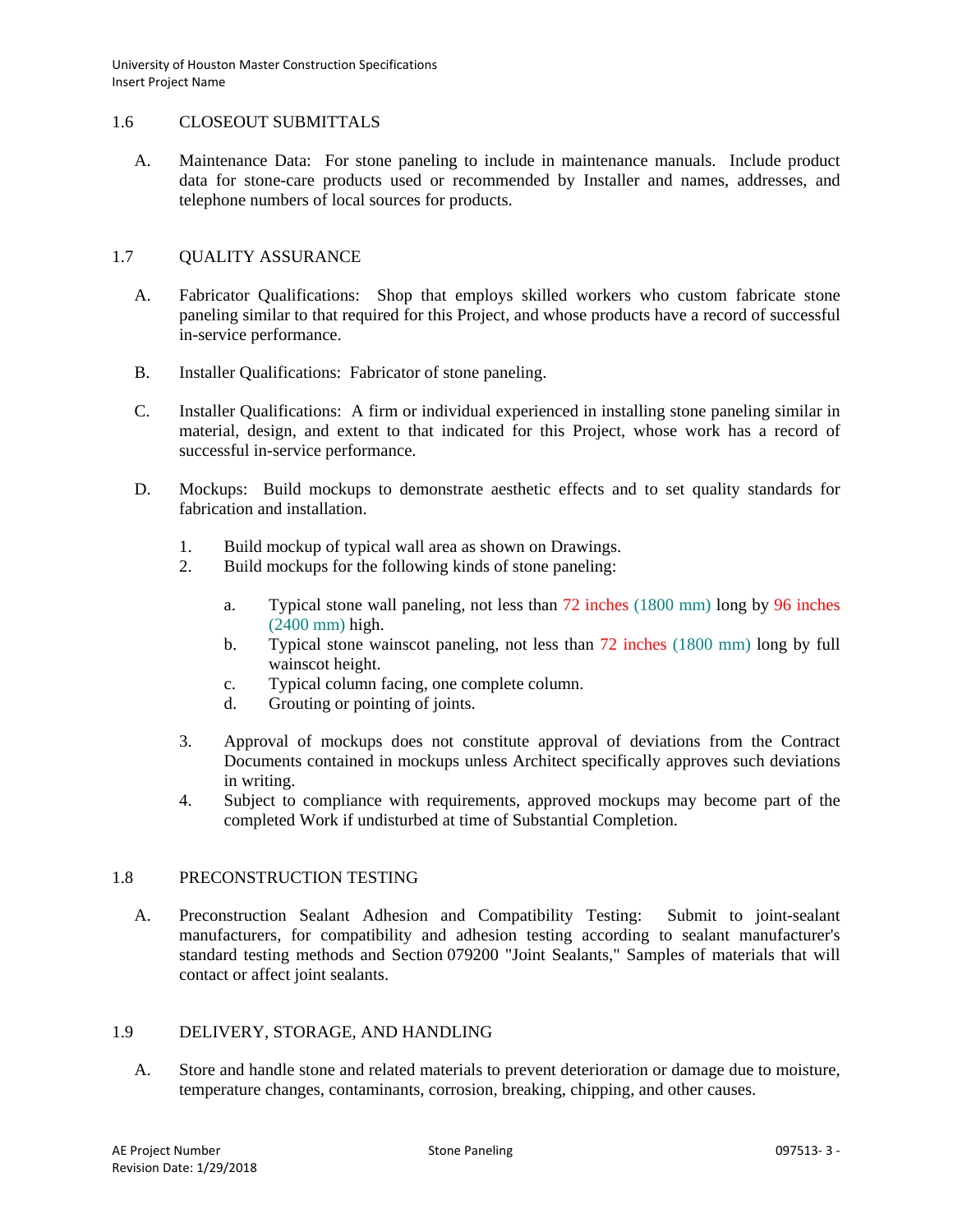- 1. Lift stone with wide-belt slings; do not use wire rope or ropes that might cause staining. Move stone, if required, using dollies with cushioned wood supports.
- 2. Store stone on wood A-frames or pallets with nonstaining, waterproof covers. Arrange to distribute weight evenly and to prevent damage to stone. Ventilate under covers to prevent condensation.
- B. Mark stone units, on surface that will be concealed after installation, with designations used on Shop Drawings to identify individual stone units. Orient markings on vertical panels so that they are right side up when units are installed.
- C. Deliver sealants to Project site in original unopened containers labeled with manufacturer's name, product name and designation, color, expiration period, pot life, curing time, and mixing instructions for multicomponent materials.
- D. Store cementitious materials on elevated platforms, under cover, and in a dry location. Do not use cementitious materials that have become damp.

# 1.10 FIELD CONDITIONS

- A. Maintain air and material temperatures to comply with requirements of installation material manufacturers, but not less than 50 deg F (10 deg C) during installation and for seven days after completion.
- B. Field Measurements: Verify dimensions of construction to receive stone paneling by field measurements before fabrication and indicate measurements on Shop Drawings.

## 1.11 COORDINATION

- A. Coordinate installation of inserts that are to be embedded in concrete or masonry and similar items to be used by stone paneling Installer for anchoring and supporting stone paneling. Furnish setting drawings, templates, and directions for installing such items and deliver to Project site in time for installation.
- B. Time delivery and installation of stone paneling to avoid extended on-site storage and to coordinate with work adjacent to stone paneling.

## PART 2 - PRODUCTS

## 2.1 MANUFACTURERS

- A. Source Limitations for Stone: Obtain[ **each variety of**] stone, [**regardless of finish,** ]from a single quarry[**, whether specified in this Section or in another Section of the Specifications,**] with resources to provide materials of consistent quality in appearance and physical properties.
	- 1. For stone types that include same list of varieties and sources, provide same variety from same source for each.
	- 2. Make quarried blocks available for examination by Architect.
	- 3. Make stone slabs available for examination by Architect.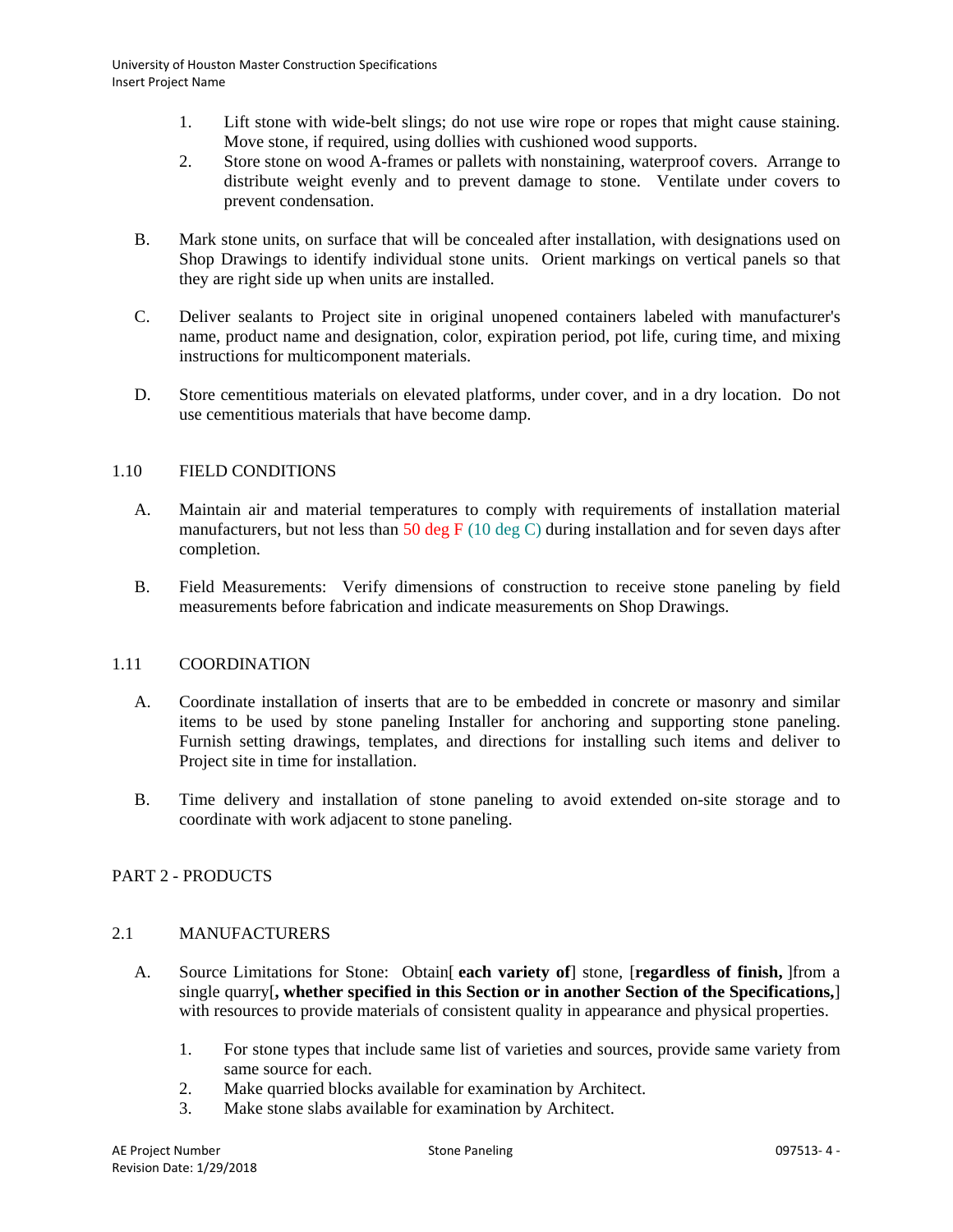- a. Architect will select aesthetically acceptable slabs[ **and will indicate aesthetically unacceptable portions of slabs**].
- b. Segregate slabs selected for use on Project and mark backs indicating approval.
- c. Mark and photograph aesthetically unacceptable portions of slabs as directed by Architect.
- B. Varieties and Sources: Subject to compliance with requirements, provide stone of varieties and from sources complying with Section 044200 "Exterior Stone Cladding."

## 2.2 PERFORMANCE REQUIREMENTS

- A. Delegated Design: Engage a qualified professional engineer, as defined in Section 014000 "Quality Requirements," to design stone paneling system.
- B. General: Design stone anchors and anchoring systems according to ASTM C 1242.
- C. Seismic Performance: Stone paneling system shall withstand the effects of earthquake motions determined according to [**ASCE/SEI 7**] <**Insert requirement**>.
	- 1. Component Importance Factor: [**1.5**] [**1.0**].

## 2.3 GRANITE <**Insert drawing designation**>

- A. Material Standard: Comply with ASTM C 615.
- B. Regional Materials: Granite shall be fabricated within 500 miles (800 km) of Project site from stone that has been extracted within 500 miles (800 km) of Project site.
- C. Regional Materials: Granite shall be fabricated within 500 miles (800 km) of Project site.
- D. Description: Uniform, [**fine**] [**medium**]-grained, [**white**] [**pink**] [**gray**] [**black**] <**Insert color**> stone[ **without veining**].
- E. Varieties and Sources: Subject to compliance with requirements, [**provide the following**] [**provide one of the following**] [**available stone varieties that may be incorporated into the Work include, but are not limited to, the following**]:
	- 1. <**Insert, in separate subparagraphs, names of varieties and producers, distributors, or importers**>.
- F. Cut: [**Vein**] [**Fleuri**].
	- 1. Orientation of Veining: [**Horizontal**] [**Vertical**] [**As indicated**].
- G. Cut stone from one block or contiguous, matched blocks in which natural markings occur.
- H. Finish: [**Polished**] [**Honed**] [**Thermal**] [**As indicated**] [**Match Architect's sample**] <**Insert finish**>.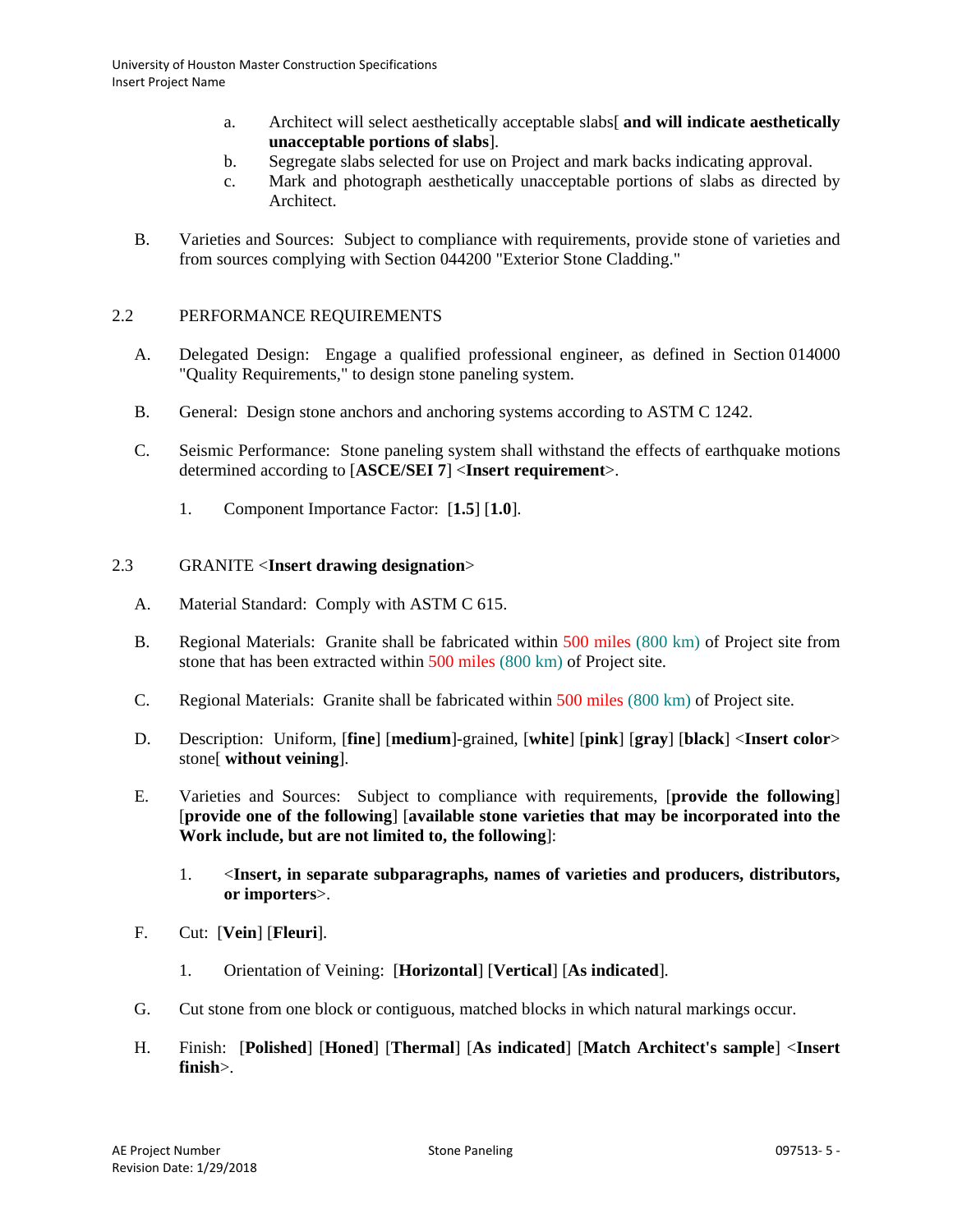I. Match Architect's samples for color, finish, and other stone characteristics relating to aesthetic effects.

### 2.4 LIMESTONE <**Insert drawing designation**>

- A. Material Standard: Comply with ASTM C 568.
	- 1. Classification: [**I Low**] [**II Medium**] [**III High**] Density.
- B. Regional Materials: Limestone shall be fabricated within 500 miles (800 km) of Project site from stone that has been extracted within 500 miles (800 km) of Project site.
- C. Regional Materials: Limestone shall be fabricated within 500 miles (800 km) of Project site.
- D. Description: [**Dolomitic**] [**Oolitic**] [**Shell**] limestone.
- E. Varieties and Sources: Subject to compliance with requirements, [**provide the following**] [**provide one of the following**] [**available stone varieties that may be incorporated into the Work include, but are not limited to, the following**]:
	- 1. <**Insert, in separate subparagraphs, names of varieties and producers, distributors, or importers**>.
- F. Varieties and Sources: Indiana oolitic limestone quarried in Lawrence, Monroe, or Owen Counties, Indiana.
	- 1. Indiana Oolitic Limestone Grade and Color: [**Select, buff**] [**Select, gray**] [**Standard, buff**] [**Standard, gray**] [**Rustic, buff**] [**Rustic, gray**] [**Variegated**], according to grade and color classification established by ILI.
- G. Cut: [**Vein**] [**Fleuri**].
	- 1. Orientation of Veining: [**Horizontal**] [**Vertical**] [**As indicated**].
- H. Cut stone from one block or contiguous, matched blocks in which natural markings occur.
- I. Finish: [**Smooth**] [**Sand rubbed**] [**Machine tooled, four bats per 1 inch (25 mm)**] [**Machine tooled, six bats per 1 inch (25 mm)**] [**Machine tooled, eight bats per 1 inch (25 mm)**] [**As indicated**] [**Match Architect's sample**] <**Insert finish**> [**, matching standard ILI finish**].
- J. Match Architect's samples for color, finish, and other stone characteristics relating to aesthetic effects.

#### 2.5 MARBLE <**Insert drawing designation**>

- A. Material Standard: Comply with ASTM C 503[**, Classification I Calcite**] [**, Classification II Dolomite**] [**, Group A**] [**, Group B**] [**, Group C**] [**, Group D**].
- B. Regional Materials: Marble shall be fabricated within 500 miles (800 km) of Project site from stone that has been extracted within 500 miles (800 km) of Project site.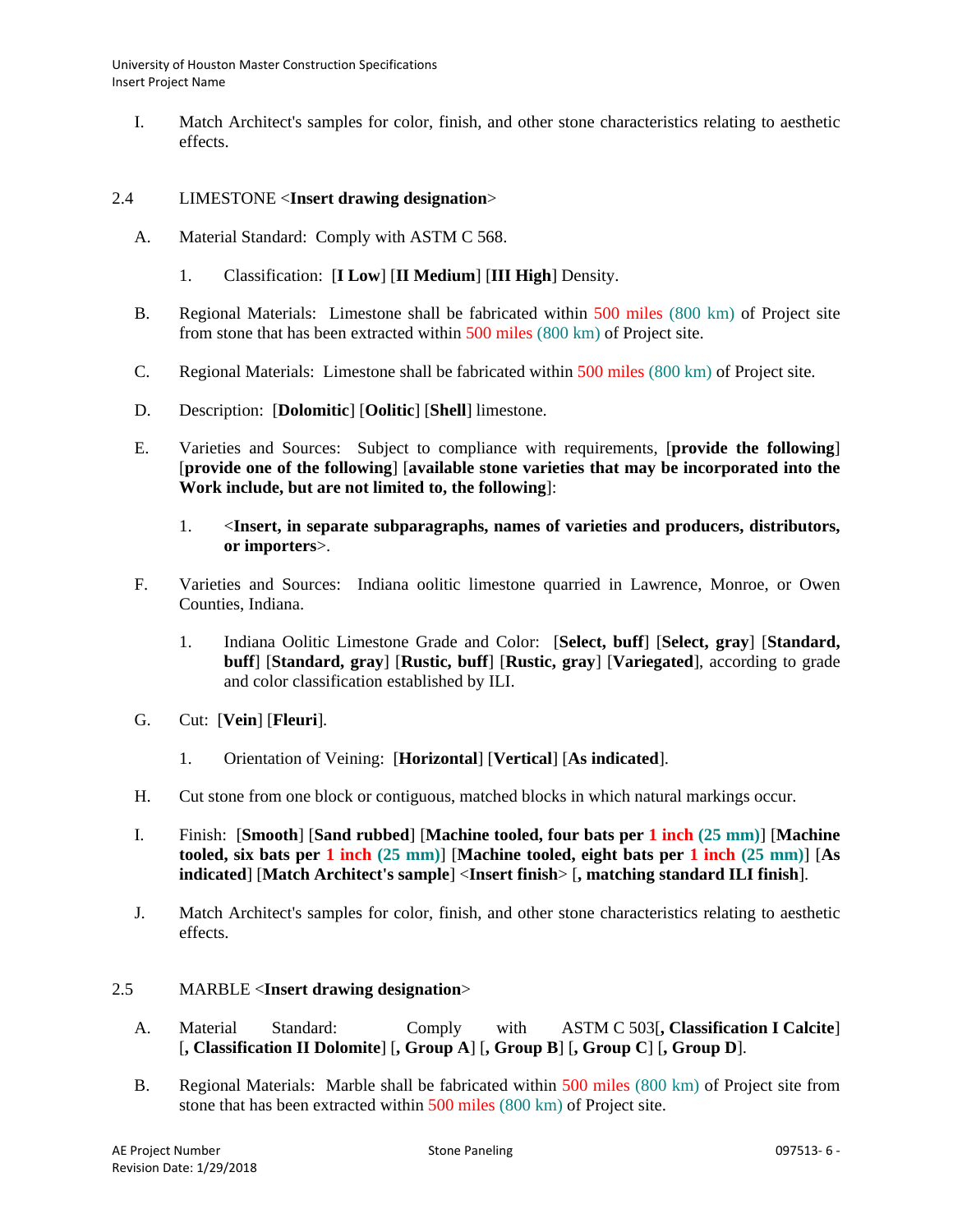- C. Regional Materials: Marble shall be fabricated within 500 miles (800 km) of Project site.
- D. Description: Uniform, fine- to medium-grained, [**white**] <**Insert color**> stone with only slight veining.
- E. Varieties and Sources: Subject to compliance with requirements, [**provide the following**] [**provide one of the following**] [**available stone varieties that may be incorporated into the Work include, but are not limited to, the following**]:
	- 1. <**Insert, in separate subparagraphs, names of varieties and producers, distributors, or importers**>.
- F. Cut: [**Vein**] [**Fleuri**].
	- 1. Orientation of Veining: [**Horizontal**] [**Vertical**] [**As indicated**].
- G. Cut stone from one block or contiguous, matched blocks in which natural markings occur.
- H. Finish: [**Polished**] [**Honed**] [**As indicated**] [**Match Architect's sample**] <**Insert finish**>.
- I. Match Architect's samples for color, finish, and other stone characteristics relating to aesthetic effects.

## 2.6 QUARTZ-BASED STONE <**Insert drawing designation**>

- A. Material Standard: Comply with ASTM C 616, [**Classification I Sandstone**] [**Classification II Quartzitic Sandstone**] [**Classification III Quartzite**] [**, except for minimum free silica content**].
- B. Regional Materials: Quartz-based stone shall be fabricated within 500 miles (800 km) of Project site from stone that has been extracted within 500 miles (800 km) of Project site.
- C. Regional Materials: Quartz-based stone shall be fabricated within 500 miles (800 km) of Project site.
- D. Varieties and Sources: Subject to compliance with requirements, [**provide the following**] [**provide one of the following**] [**available stone varieties that may be incorporated into the Work include, but are not limited to, the following**]:
	- 1. <**Insert, in separate subparagraphs, names of varieties and producers, distributors, or importers**>.
- E. Finish: [**Sand rubbed**] [**Natural cleft**] [**Thermal**] [**As indicated**] [**Match Architect's sample**] <**Insert finish**>.
- F. Match Architect's samples for color, finish, and other stone characteristics relating to aesthetic effects.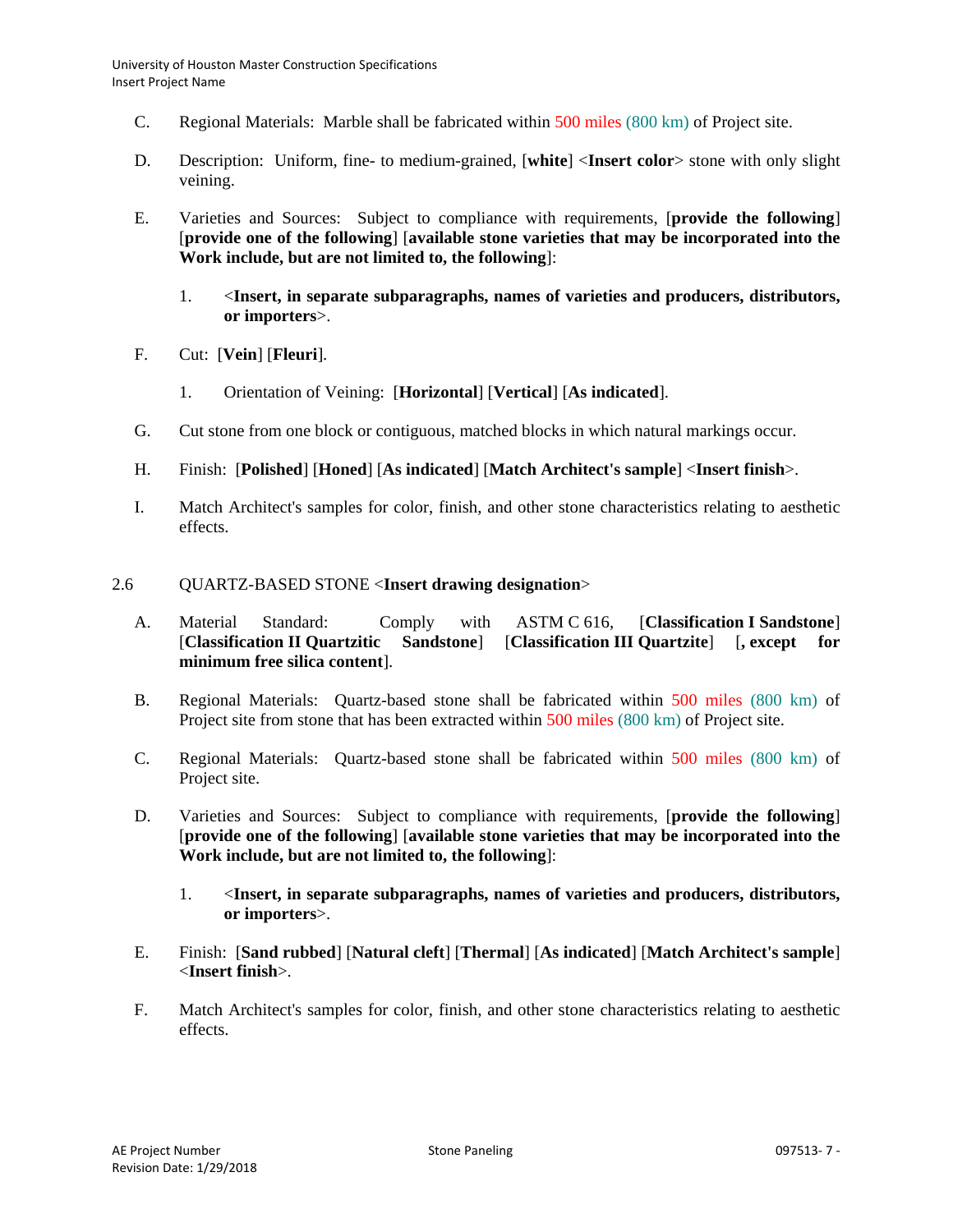### 2.7 SERPENTINE <**Insert drawing designation**>

- A. Material Standard: Comply with ASTM C 1526, [**Classification I Exterior**] [**Classification II Interior**].
- B. Regional Materials: Serpentine shall be fabricated within 500 miles (800 km) of Project site from stone that has been extracted within 500 miles (800 km) of Project site.
- C. Regional Materials: Serpentine shall be fabricated within 500 miles (800 km) of Project site.
- D. Varieties and Sources: Subject to compliance with requirements, [**provide the following**] [**provide one of the following**] [**available stone varieties that may be incorporated into the Work include, but are not limited to, the following**]:
	- 1. <**Insert, in separate subparagraphs, names of varieties and producers, distributors, or importers**>.
- E. Cut stone from one block or contiguous, matched blocks in which natural markings occur.
- F. Finish: [**Polished**] [**Honed**] [**As indicated**] [**Match Architect's sample**] <**Insert finish**>.
- G. Match Architect's samples for color, finish, and other stone characteristics relating to aesthetic effects.
- 2.8 SLATE <**Insert drawing designation**>
	- A. Material Standard: Comply with ASTM C 629, [**Classification I Exterior**] [**Classification II Interior**].
	- B. Regional Materials: Slate shall be fabricated within 500 miles (800 km) of Project site from stone that has been extracted within 500 miles (800 km) of Project site.
	- C. Regional Materials: Slate shall be fabricated within 500 miles (800 km) of Project site.
	- D. Description: [**Black**] [**Blue-black**] [**Gray**] [**Blue-gray**] [**Green**] [**Purple**] [**Mottled purple and green**] [**Red**] slate with a fine, even grain[ **and unfading color,**] from clear, sound stock.
	- E. Varieties and Sources: Subject to compliance with requirements, [**provide the following**] [**provide one of the following**] [**available stone varieties that may be incorporated into the Work include, but are not limited to, the following**]:
		- 1. <**Insert, in separate subparagraphs, names of varieties and producers, distributors, or importers**>.
	- F. Finish: [**Honed**] [**Sand rubbed**] [**Natural cleft**] [**As indicated**] [**Match Architect's sample**] <**Insert finish**>.
	- G. Match Architect's samples for color, finish, and other stone characteristics relating to aesthetic effects.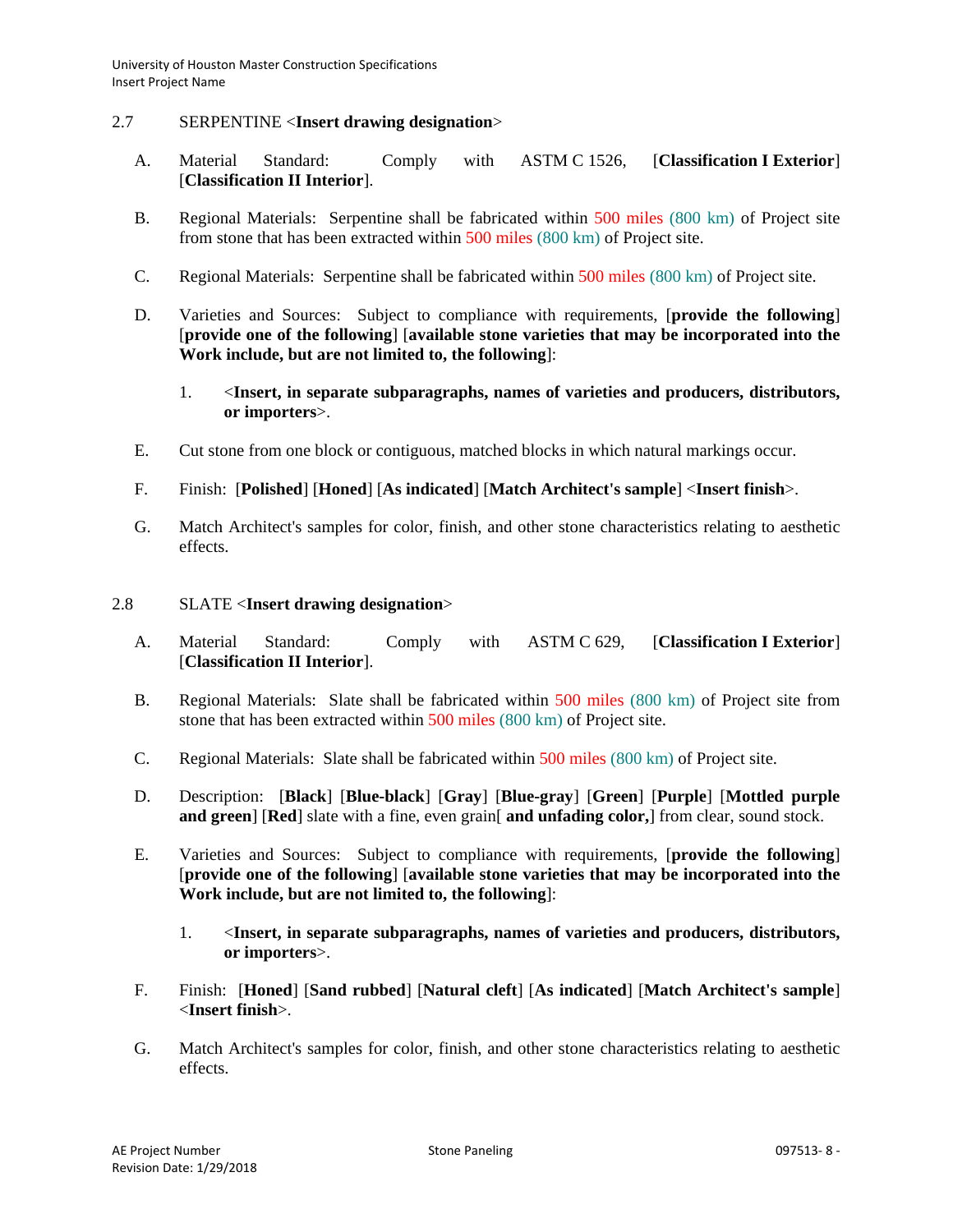### 2.9 TRAVERTINE <**Insert drawing designation**>

- A. Material Standard: Comply with ASTM C 1527, [**Classification I Exterior**] [**Classification II Interior**].
- B. Regional Materials: Travertine shall be fabricated within 500 miles (800 km) of Project site from stone that has been extracted within 500 miles (800 km) of Project site.
- C. Regional Materials: Travertine shall be fabricated within 500 miles (800 km) of Project site.
- D. Varieties and Sources: Subject to compliance with requirements, [**provide the following**] [**provide one of the following**] [**available stone varieties that may be incorporated into the Work include, but are not limited to, the following**]:
	- 1. <**Insert, in separate subparagraphs, names of varieties and producers, distributors, or importers**>.
- E. Cut: [**Vein**] [**Fleuri**].
	- 1. Orientation of Veining: [**Horizontal**] [**Vertical**] [**As indicated**].
- F. Cut stone from one block or contiguous, matched blocks in which natural markings occur.
- G. Filling: Fill pores on faces of stone with cementitious filler of color [**selected by Architect**] [**matching Architect's sample**].
- H. Finish: [**Polished**] [**Honed**] [**As indicated**] [**Match Architect's sample**] <**Insert finish**>.
- I. Match Architect's samples for color, finish, and other stone characteristics relating to aesthetic effects.

### 2.10 OTHER STONE <**Insert drawing designation**>

- A. Material Standards:
	- 1. Maximum Absorption per ASTM C 97/C 97M: <**Insert required value**>.
	- 2. Minimum Compressive Strength per ASTM C 170/C 170M: <**Insert required value**>.
	- 3. Minimum Flexural Strength per ASTM C 880/C 880M: <**Insert required value**>.
- B. Regional Materials: Stone shall be fabricated within 500 miles (800 km) of Project site from stone that has been extracted within 500 miles (800 km) of Project site.
- C. Regional Materials: Stone shall be fabricated within 500 miles (800 km) of Project site.
- D. Varieties and Sources: Subject to compliance with requirements, [**provide the following**] [**provide one of the following**] [**available stone varieties that may be incorporated into the Work include, but are not limited to, the following**]:
	- 1. <**Insert, in separate subparagraphs, names of varieties and producers, distributors, or importers**>.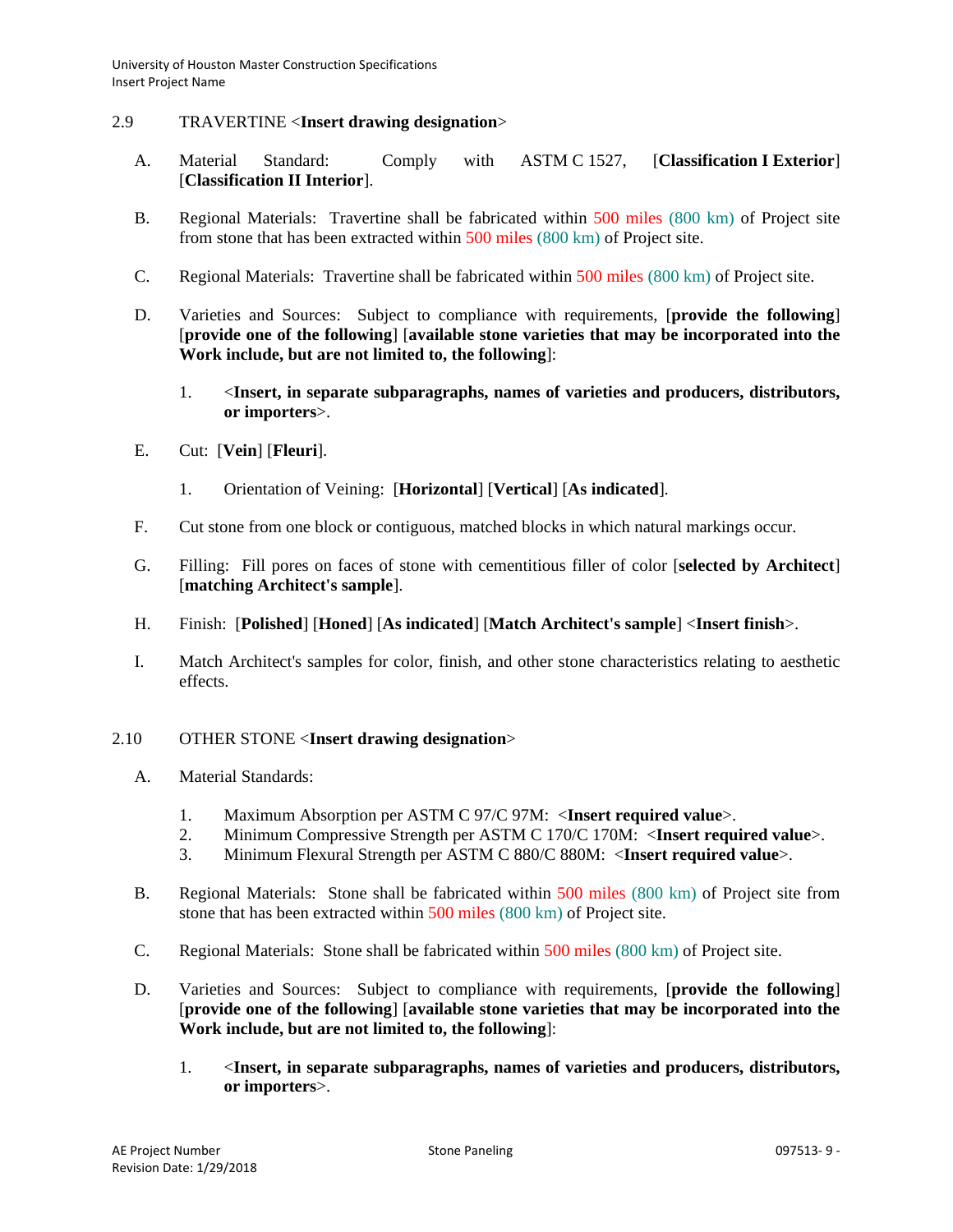- E. Finish: [**Polished**] [**Honed**] [**Sand rubbed**] [**Natural cleft**] [**As indicated**] [**Match Architect's sample**] <**Insert finish**>.
- F. Match Architect's samples for color, finish, and other stone characteristics relating to aesthetic effects.

## 2.11 SETTING MATERIALS

- A. Molding Plaster: ASTM C 59/C 59M.
- B. Portland Cement: ASTM C 150, Type I or Type II.
	- 1. Low-Alkali Cement: Not more than 0.60 percent total alkali when tested according to ASTM C 114.
- C. Hydrated Lime: ASTM C 207, Type S.
- D. Aggregate: ASTM C 144.
- E. Water: Potable.

## 2.12 GROUT

- A. Grout Colors: [**Match stone**] [**As indicated by manufacturer's designations**] [**Match Architect's samples**] [**As selected by Architect from manufacturer's full range**].
- B. Sand-Portland Cement Grout: ANSI A108.10, composed of white or gray cement and white or colored aggregate to produce required color.
- C. Standard Cement Grout: ANSI A118.6, packaged.
	- 1. Grout Type: [**Sanded**] [**Unsanded**].
- D. Polymer-Modified Tile Grout: ANSI A118.7, packaged.
	- 1. [Manufacturers:](http://www.specagent.com/LookUp/?ulid=6735&mf=04&src=wd) Subject to compliance with requirements, [**provide products by the following**] [**provide products by one of the following**] [**available manufacturers offering products that may be incorporated into the Work include, but are not limited to, the following**]:
		- a. [Bostik, Inc.](http://www.specagent.com/LookUp/?uid=123456835347&mf=04&src=wd)
		- b. [C-Cure.](http://www.specagent.com/LookUp/?uid=123456835348&mf=04&src=wd)
		- c. [Custom Building Products.](http://www.specagent.com/LookUp/?uid=123456835349&mf=04&src=wd)
		- d. [DAP Inc.](http://www.specagent.com/LookUp/?uid=123456835350&mf=04&src=wd)
		- e. [Jamo Inc.](http://www.specagent.com/LookUp/?uid=123456835351&mf=04&src=wd)
		- f. Laticrete [International, Inc.](http://www.specagent.com/LookUp/?uid=123456835352&mf=04&src=wd)
		- g. [MAPEI Corporation.](http://www.specagent.com/LookUp/?uid=123456835353&mf=04&src=wd)
		- h. [Mer-Krete Systems; ParexLahabra, Inc.](http://www.specagent.com/LookUp/?uid=123456835354&mf=04&src=wd)
		- i. [Prospec; Bonsal American; a division of Oldcastle Architectural Products Group.](http://www.specagent.com/LookUp/?uid=123456835355&mf=04&src=wd)
		- j. [Southern Grouts & Mortars, Inc.](http://www.specagent.com/LookUp/?uid=123456835356&mf=04&src=wd)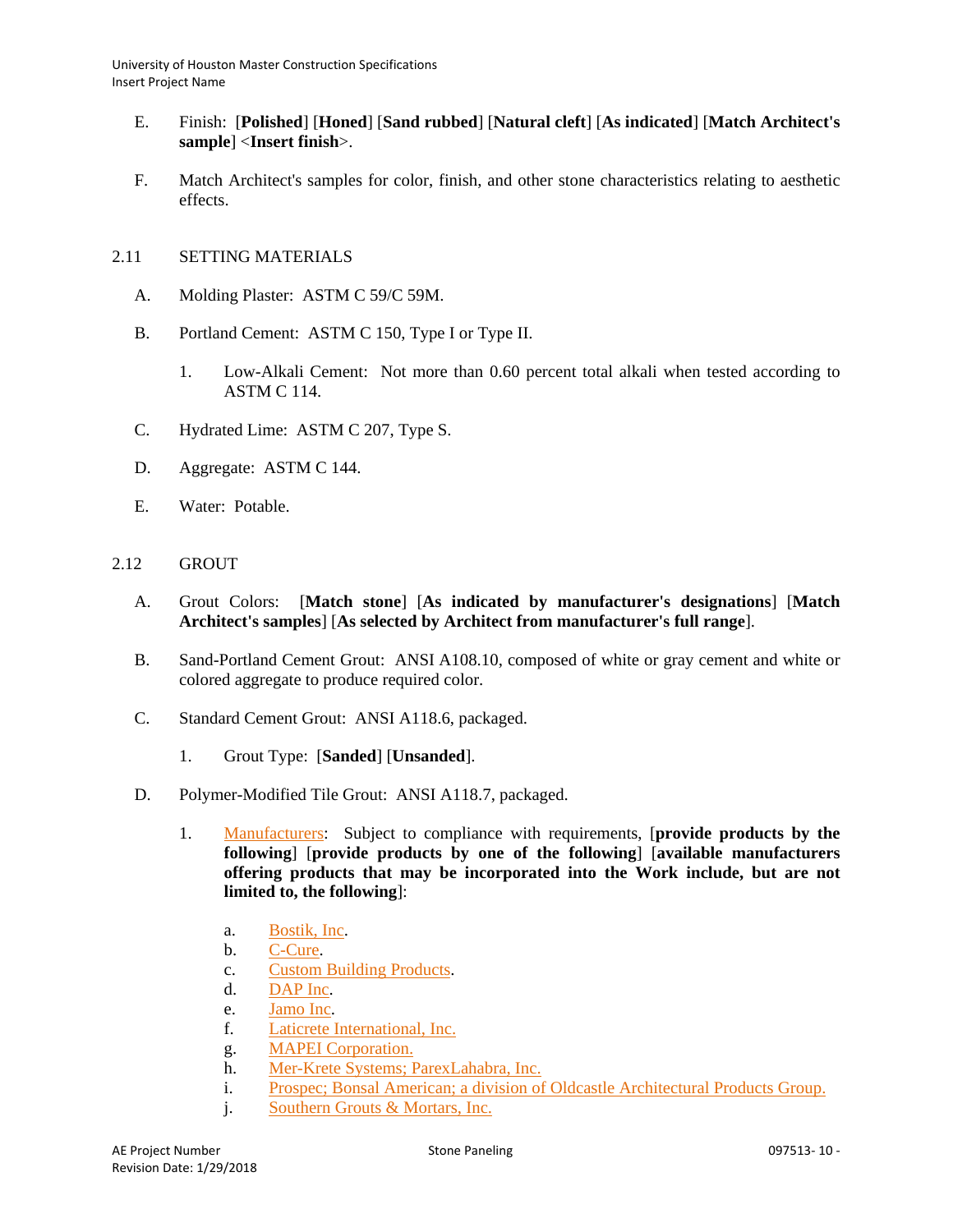- k. [Summitville Tiles, Inc.](http://www.specagent.com/LookUp/?uid=123456835357&mf=04&src=wd)
- l. [TEC, Specialty Construction Brands, Inc.; an H. B. Fuller company.](http://www.specagent.com/LookUp/?uid=123456835358&mf=04&src=wd)
- m. <**Insert manufacturer's name**>.
- 2. Polymer Type: [**Acrylic resin**] [**or**] [**ethylene vinyl acetate**], in dry, redispersible form, packaged with other dry ingredients.
- 3. Polymer Type: [**Acrylic resin**] [**or**] [**styrene-butadiene rubber**] in liquid-latex form for addition to packaged dry-grout mix.
- 4. Grout Type: [**Sanded**] [**Unsanded**].
- E. Water-Cleanable Epoxy Grout: ANSI A118.3, packaged, chemical-resistant, water-cleanable, tile-setting and -grouting epoxy.
	- 1. [Manufacturers:](http://www.specagent.com/LookUp/?ulid=6736&mf=04&src=wd) Subject to compliance with requirements, [**provide products by the following**] [**provide products by one of the following**] [**available manufacturers offering products that may be incorporated into the Work include, but are not limited to, the following**]:
		- a. [Boiardi Products; a QEP company.](http://www.specagent.com/LookUp/?uid=123456835359&mf=04&src=wd)
		- b. [Bostik, Inc.](http://www.specagent.com/LookUp/?uid=123456835360&mf=04&src=wd)
		- c. [C-Cure.](http://www.specagent.com/LookUp/?uid=123456835361&mf=04&src=wd)
		- d. [Custom Building Products.](http://www.specagent.com/LookUp/?uid=123456835362&mf=04&src=wd)
		- e. [Jamo Inc.](http://www.specagent.com/LookUp/?uid=123456835363&mf=04&src=wd)
		- f. [Laticrete International, Inc.](http://www.specagent.com/LookUp/?uid=123456835364&mf=04&src=wd)
		- g. [MAPEI Corporation.](http://www.specagent.com/LookUp/?uid=123456835365&mf=04&src=wd)
		- h. [Mer-Krete Systems; ParexLahabra, Inc.](http://www.specagent.com/LookUp/?uid=123456835366&mf=04&src=wd)
		- i. [Prospec; Bonsal American; a division of Oldcastle Architectural Products Group.](http://www.specagent.com/LookUp/?uid=123456835367&mf=04&src=wd)
		- j. [Summitville Tiles, Inc.](http://www.specagent.com/LookUp/?uid=123456835368&mf=04&src=wd)
		- k. [TEC, Specialty Construction Brands, Inc.; an H. B. Fuller company.](http://www.specagent.com/LookUp/?uid=123456835369&mf=04&src=wd)
		- l. <**Insert manufacturer's name**>.

## 2.13 POINTING MORTAR MATERIALS

- A. Portland Cement: ASTM C 150, Type I or Type II. Provide natural color or white cement as required to produce mortar color indicated.
	- 1. Low-Alkali Cement: Not more than 0.60 percent total alkali when tested according to ASTM C 114.
- B. Hydrated Lime: ASTM C 207, Type S.
- C. Mortar Pigments: Natural and synthetic iron oxides and chromium oxides, compounded for use in mortar mixes and complying with ASTM C 979. Pigments shall have a record of satisfactory performance in mortar.
	- 1. [Products:](http://www.specagent.com/LookUp/?ulid=6737&mf=04&src=wd) Subject to compliance with requirements, [**provide the following**] [**provide one of the following**] [**available products that may be incorporated into the Work include, but are not limited to, the following**]:
		- a. [Davis Colors; True Tone Mortar Colors.](http://www.specagent.com/LookUp/?uid=123456835371&mf=04&src=wd)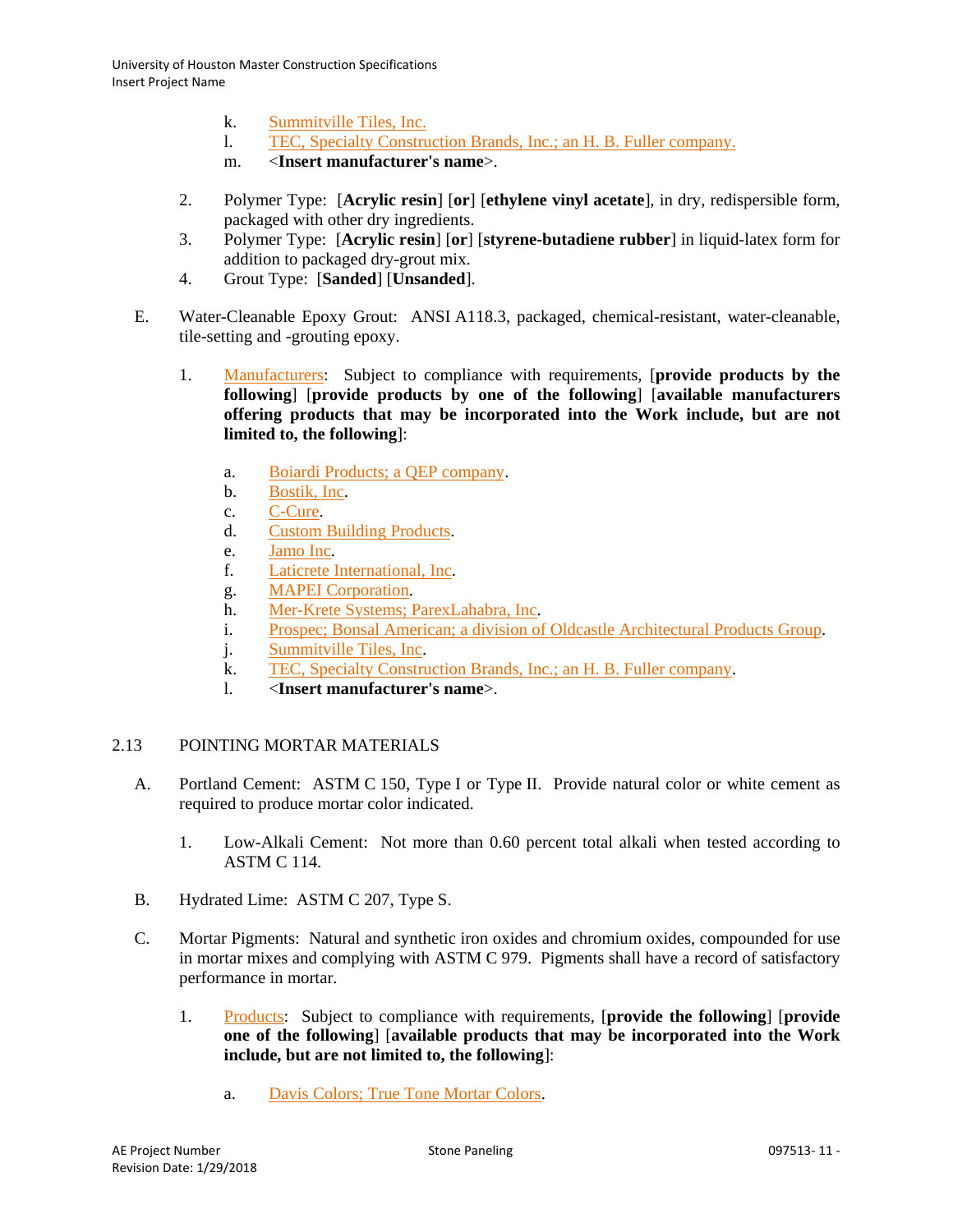- b. [Lanxess Corporation; Bayferrox Iron Oxide Pigments.](http://www.specagent.com/LookUp/?uid=123456835372&mf=04&src=wd)
- c. [Solomon Colors; SGS Mortar Colors.](http://www.specagent.com/LookUp/?uid=123456835373&mf=04&src=wd)
- d. <**Insert manufacturer's name; product name or designation**>.
- D. Portland Cement-Lime Mix: Packaged blend of portland cement and hydrated lime.
- E. Colored Portland Cement-Lime Mix: Packaged blend of portland cement, hydrated lime, and mortar pigments. Use a mix of formulation required to produce color indicated or, if not indicated, as selected from manufacturer's standard formulations. Pigments shall not exceed 10 percent of portland cement by weight.
	- 1. [Products:](http://www.specagent.com/LookUp/?ulid=6738&mf=04&src=wd) Subject to compliance with requirements, [**provide the following**] [**provide one of the following**] [**available products that may be incorporated into the Work include, but are not limited to, the following**]:
		- a. [Holcim \(US\) Inc.;](http://www.specagent.com/LookUp/?uid=123456835374&mf=04&src=wd) Rainbow Mortamix Custom Color Cement/Lime.
		- b. [Lafarge North America Inc.;](http://www.specagent.com/LookUp/?uid=123456835375&mf=04&src=wd) Eaglebond.
		- c. [Lehigh Cement Company;](http://www.specagent.com/LookUp/?uid=123456835376&mf=04&src=wd) Lehigh Custom Color Portland/Lime Cement.
		- d. <**Insert manufacturer's name; product name or designation**>.
- F. Aggregate: ASTM C 144, except with 100 percent passing No. 16 (1.18-mm) sieve.
	- 1. White Aggregates: Natural white sand or ground white stone.
	- 2. Colored Aggregates: Natural-colored sand or ground marble, granite, or other durable stone; of color necessary to produce required mortar color.
- G. Water: Potable.

#### 2.14 SEALANTS

- A. Joint Sealants: Manufacturer's standard sealants of characteristics indicated below that comply with applicable requirements in Section 079200 "Joint Sealants" and will not stain the stone they are applied to.
	- 1. Use mildew-resistant joint sealant at plumbing fixtures and for control and expansion joints in toilet rooms[ **and other wet locations**].
	- 2. Mildew-Resistant Joint Sealant: [**Mildew resistant, single component, nonsag, neutral curing, silicone**] [**Single component, nonsag, mildew resistant, acid curing, silicone**] <**Insert joint sealant**>.
	- 3. Joint Sealant: [**Latex**] [**Acrylic based**] [**Butyl rubber based**] [**Single component, nonsag, neutral curing, silicone; Class 25**] <**Insert joint sealant**>.
	- 4. VOC Content: [**250**] <**Insert value**> g/L.
	- 5. Sealants shall comply with the testing and product requirements of the California Department of Health Services' "Standard Practice for the Testing of Volatile Organic Emissions from Various Sources Using Small-Scale Environmental Chambers."
	- 6. Colors: Provide colors of exposed sealants to match other joints in stone adjoining sealed joints unless otherwise indicated.
- B. Sealant for Filling Kerfs: [**Same sealant used for joints in dimension stone**] [**Singlecomponent, nonsag, urethane sealant; Class 25, Use T (traffic), and Use M (masonry) that**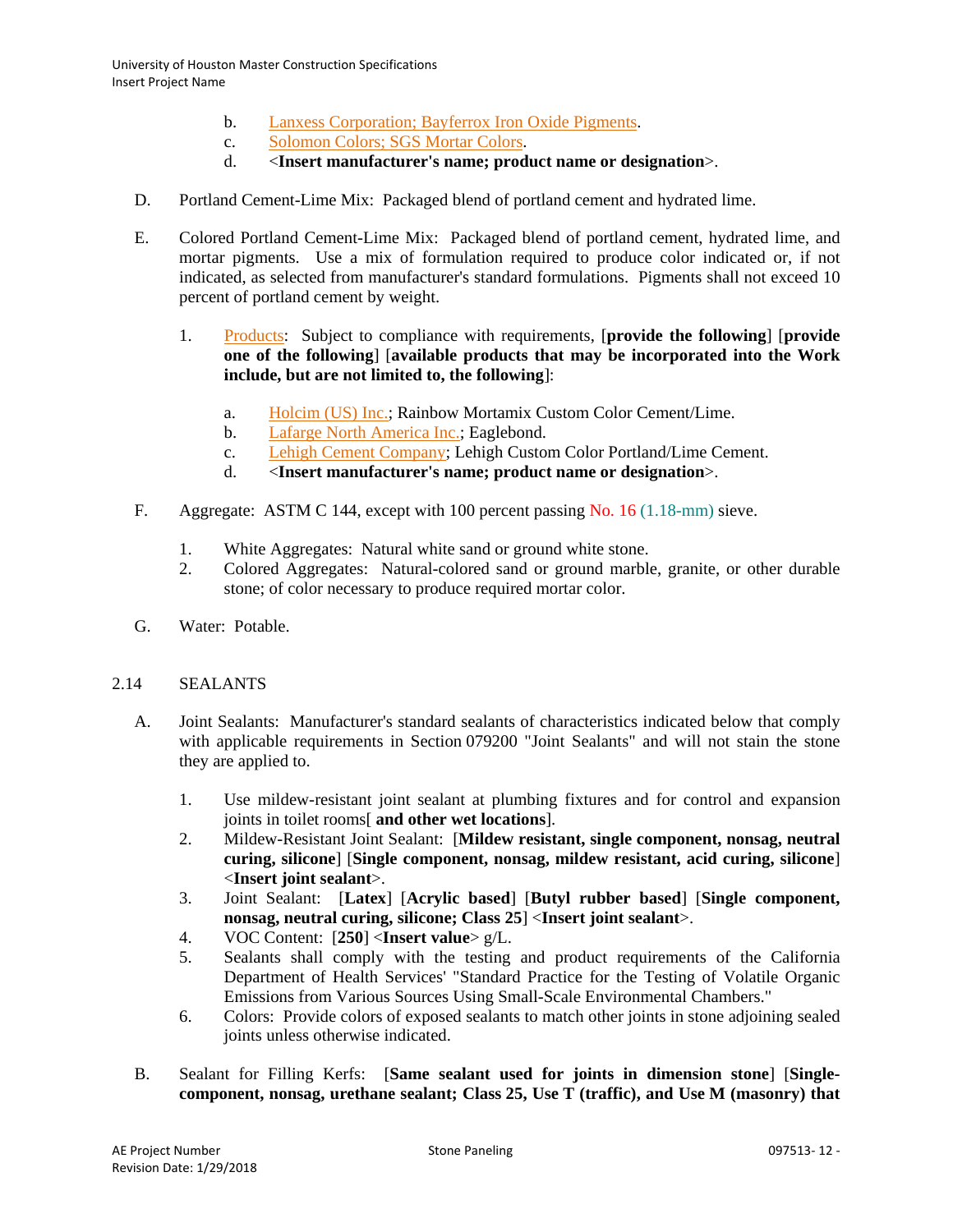**complies with applicable requirements in Section 079200 "Joint Sealants" and that does not stain stone**] [**Single-component, nonsag, neutral-curing, medium- to high-modulus silicone sealant; Class 25, Use NT (nontraffic), and Use M (masonry) that complies with applicable requirements in Section 079200 "Joint Sealants" and that does not stain stone**].

- 1. [Products:](http://www.specagent.com/LookUp/?ulid=6739&mf=04&src=wd) Subject to compliance with requirements, [**provide the following**] [**provide one of the following**] [**available products that may be incorporated into the Work include, but are not limited to, the following**]:
	- a. BASF Building Systems; MasterSealNP.
	- b. BASF Building Systems; MasterSeal CR195.
	- c. [Sika Corporation;](http://www.specagent.com/LookUp/?uid=123456835378&mf=04&src=wd) Sikaflex 1a.
	- d. [Tremco Incorporated;](http://www.specagent.com/LookUp/?uid=123456835380&mf=04&src=wd) Vulkem 116.
	- e. [BASF Building Systems;](http://www.specagent.com/LookUp/?uid=123456835377&mf=04&src=wd) Omniseal 50.
	- f. Tremco; Spectrem 2.
	- g. <**Insert manufacturer's name; product name or designation**>.
- 2. VOC Content: [**250**] <**Insert value**> g/L.
- 3. Sealants shall comply with the testing and product requirements of the California Department of Health Services' "Standard Practice for the Testing of Volatile Organic Emissions from Various Sources Using Small-Scale Environmental Chambers."

## 2.15 STONE ANCHORS AND ATTACHMENTS

- A. Fabricate anchors from stainless steel, ASTM A 240/A 240M or ASTM A 666, Type 304.
	- 1. Fasteners for Stainless-Steel Anchors: Annealed stainless-steel bolts, nuts, and washers; ASTM F 593 (ASTM F 738M) for bolts and ASTM F 594 (ASTM F 836M) for nuts, Alloy Group 1 (A1).
- B. Fabricate dowels from stainless steel, ASTM A 276, Type 304.
- C. Fabricate anchors from extruded aluminum, ASTM B 221 (ASTM B 221M), Alloy 6063-T6.
	- 1. Fasteners for Extruded-Aluminum Anchors: Annealed stainless-steel bolts, nuts, and washers; ASTM F 593 (ASTM F 738M) for bolts and ASTM F 594 (ASTM F 836M) for nuts, Alloy Group 1 (A1).
- D. Anchor Support Grids: Roll-formed steel channels, of size and shape required for application indicated, formed from galvanized-steel sheet not less than 0.108 inch (2.8 mm) thick and complying with ASTM A 653/A 653M, G90 (Z275).
	- 1. Fittings and Fasteners: System manufacturer's standard components of design, size, and material required to securely attach grids to building structure and stone anchors to grids. Fabricate components in contact with stone from same material specified for anchors.
- E. Wire Tiebacks: [**No. 9 AWG copper or copper-alloy**] [**or**] [**0.120-inch- (3.0-mm-) diameter, stainless-steel**] wire.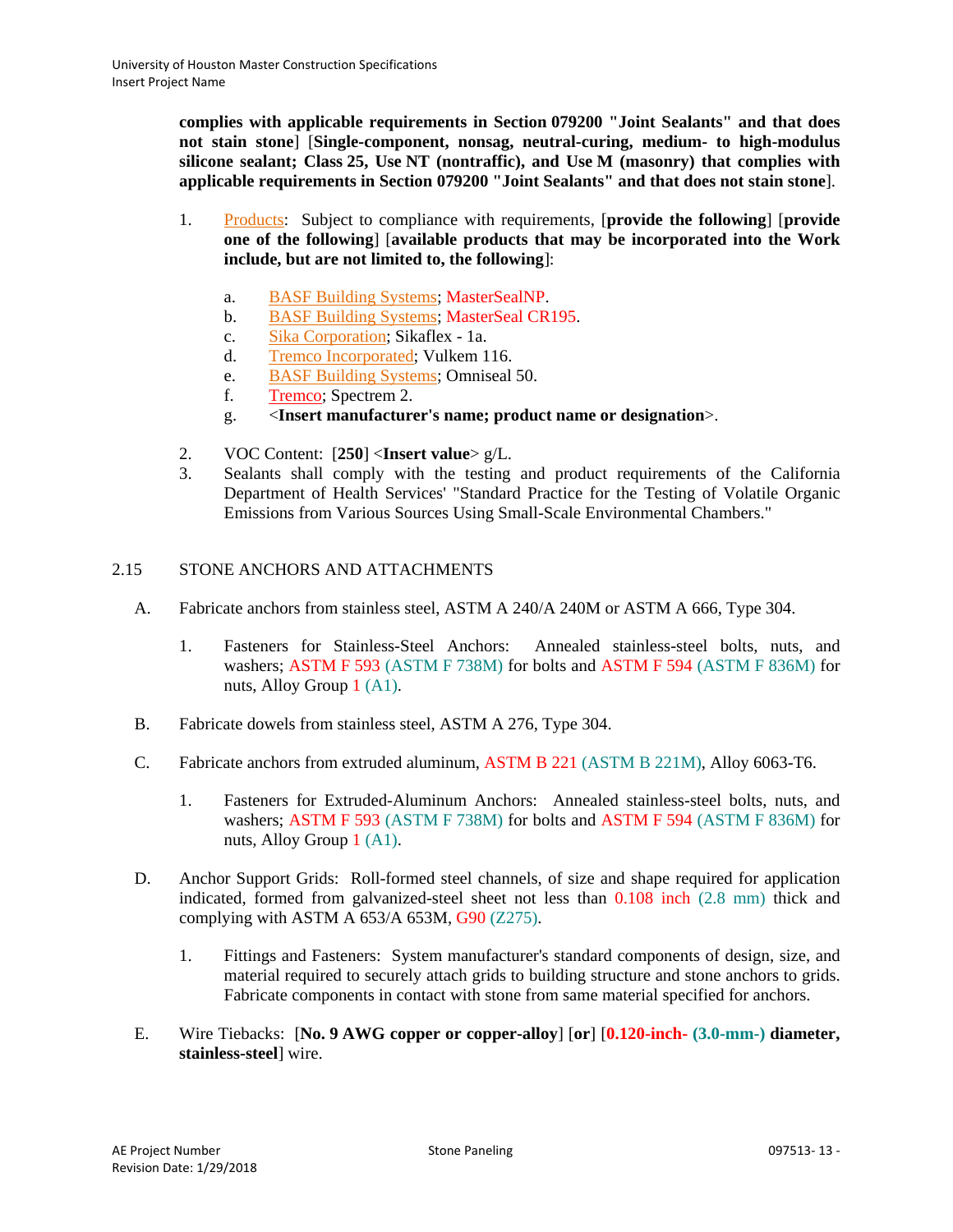- F. Dovetail Slots: Furnish dovetail slots with filler strips of slot size required to receive anchors provided, fabricated from 0.034-inch- (0.86-mm-) thick, galvanized-steel sheet complying with ASTM A 653/A 653M, G90 (Z275).
- G. Direct-Mount Anchoring Systems: Stainless-steel[ **or aluminum**] stone anchors designed to be applied directly to wall surfaces[ **or to metal grids**]. System is secured to wall framing, furring, or sheet-metal reinforcing strips built into wall with[ **stainless-steel**] self-drilling screws. Anchors fit into kerfs or holes in edges of stone panels[ **and do not need setting spots**].
	- 1. [Products:](http://www.specagent.com/LookUp/?ulid=6740&mf=04&src=wd) Subject to compliance with requirements, [**provide the following**] [**provide one of the following**] [**available products that may be incorporated into the Work include, but are not limited to, the following**]:
		- a. [Halfen Anchoring Systems; Meadow Burke.](http://www.specagent.com/LookUp/?uid=123456835381&mf=04&src=wd)
		- b. [Heckmann Building Products Inc.](http://www.specagent.com/LookUp/?uid=123456835382&mf=04&src=wd)
		- c. [Hohmann & Barnard, Inc.](http://www.specagent.com/LookUp/?uid=123456835383&mf=04&src=wd)
		- d. <**Insert manufacturer's name**>.

## 2.16 STONE ACCESSORIES

- A. Temporary Setting Shims: Rigid plastic shims, nonstaining to stone, sized to suit joint thickness.
- B. Setting Shims for Direct-Mount Anchoring Systems: Strips of resilient plastic or neoprene, nonstaining to stone, of thickness needed to prevent point loading of stone on anchors and of depths to suit anchors without intruding into required depths of pointing materials.
- C. Cleaner: Stone cleaner specifically formulated for stone types, finishes, and applications indicated, as recommended by stone producer. Do not use cleaning compounds containing acids, caustics, harsh fillers, or abrasives.
- D. Stone Sealer: Colorless, stain-resistant sealer that does not affect color or physical properties of stone surfaces, as recommended by stone producer for application indicated.
	- 1. [Manufacturers:](http://www.specagent.com/LookUp/?ulid=6741&mf=04&src=wd) Subject to compliance with requirements, [**provide products by the following**] [**provide products by one of the following**] [**available manufacturers offering products that may be incorporated into the Work include, but are not limited to, the following**]:
		- a. [Bostik, Inc.](http://www.specagent.com/LookUp/?uid=123456835384&mf=04&src=wd)
		- b. [Custom Building Products.](http://www.specagent.com/LookUp/?uid=123456835385&mf=04&src=wd)
		- c. [Hillyard, Inc.](http://www.specagent.com/LookUp/?uid=123456835386&mf=04&src=wd)
		- d. [HMK Stone Care; ACI International.](http://www.specagent.com/LookUp/?uid=123456835387&mf=04&src=wd)
		- e. [Miracle Sealants Company.](http://www.specagent.com/LookUp/?uid=123456835388&mf=04&src=wd)
		- f. [Stone Care International.](http://www.specagent.com/LookUp/?uid=123456835389&mf=04&src=wd)
		- g. [Summitville Tiles, Inc.](http://www.specagent.com/LookUp/?uid=123456835390&mf=04&src=wd)
		- h. <**Insert manufacturer's name**>.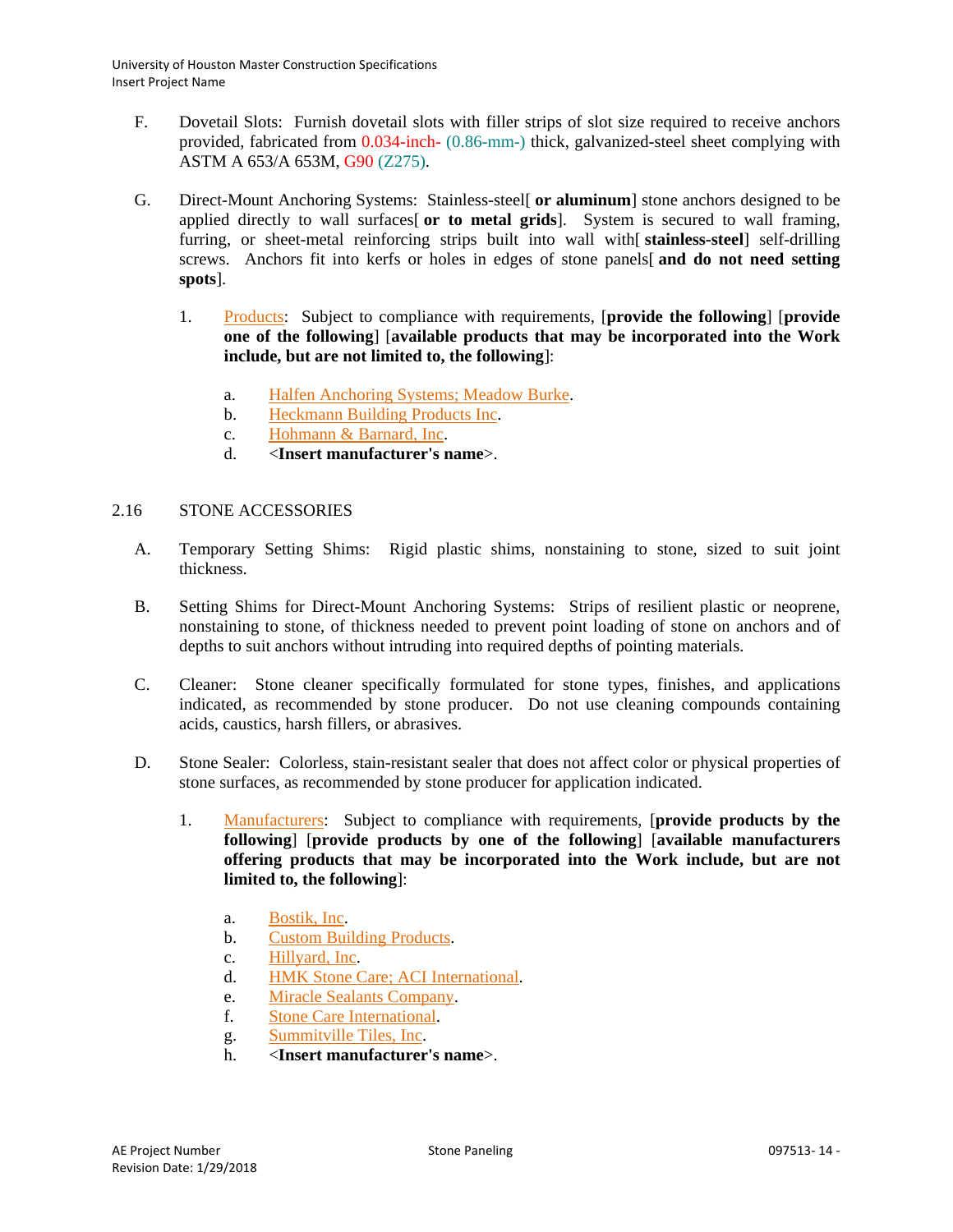### 2.17 STONE FABRICATION, GENERAL

- A. Select stone for intended use to prevent fabricated units from containing cracks, seams, and starts that could impair structural integrity or function.
	- 1. Repairs that are characteristic of the varieties specified are acceptable provided they do not impair structural integrity or function and are not aesthetically unpleasing, as judged by Architect.
- B. Fabricate stone paneling in sizes and shapes required to comply with requirements indicated.
	- 1. For granite, comply with recommendations in NBGQA's "Specifications for Architectural Granite."
	- 2. For marble, comply with recommendations in MIA's "Dimension Stone Design Manual VII."
	- 3. For limestone, comply with recommendations in ILI's "Indiana Limestone Handbook."
- C. Cut stone to produce pieces of thickness, size, and shape indicated and to comply with fabrication and construction tolerances recommended by applicable stone association.
	- 1. Where items are installed with adhesive or where stone edges are visible in the finished work, make items uniform in thickness and of identical thickness for each type of item; gage back of stone if necessary.
	- 2. Clean sawed backs of stones to remove rust stains and iron particles.
	- 3. Dress joints straight and at right angle to face unless otherwise indicated.
	- 4. Cut and drill sinkages and holes in stone for anchors, supports, and lifting devices as indicated or needed to set stone securely in place; shape beds to fit supports.
	- 5. Provide openings, reveals, and similar features as needed to accommodate adjacent work.
- D. Finish exposed faces and edges of stone to comply with requirements indicated for finish of each stone type required and to match approved Samples and mockups.
- E. Carefully inspect finished stone units at fabrication plant for compliance with requirements for appearance, material, and fabrication. Replace defective units.
	- 1. Grade and mark stone for overall uniform appearance when assembled in place. Natural variations in appearance are acceptable if installed stone units match range of colors and other appearance characteristics represented in approved Samples[ **and mockups**].

## 2.18 STONE WALL PANELING

- A. Arrange panels in shop or other suitable space in proposed orientation and sequence for examination by Architect. Mark units with temporary sequence numbers to indicate position in proposed layout.
	- 1. Lay out one elevation at a time if approved by Architect.
	- 2. Notify Architect seven days in advance of date and time when layout will be available for viewing.
	- 3. Provide lighting of similar type and level as that of final installation for viewing layout unless otherwise approved by Architect.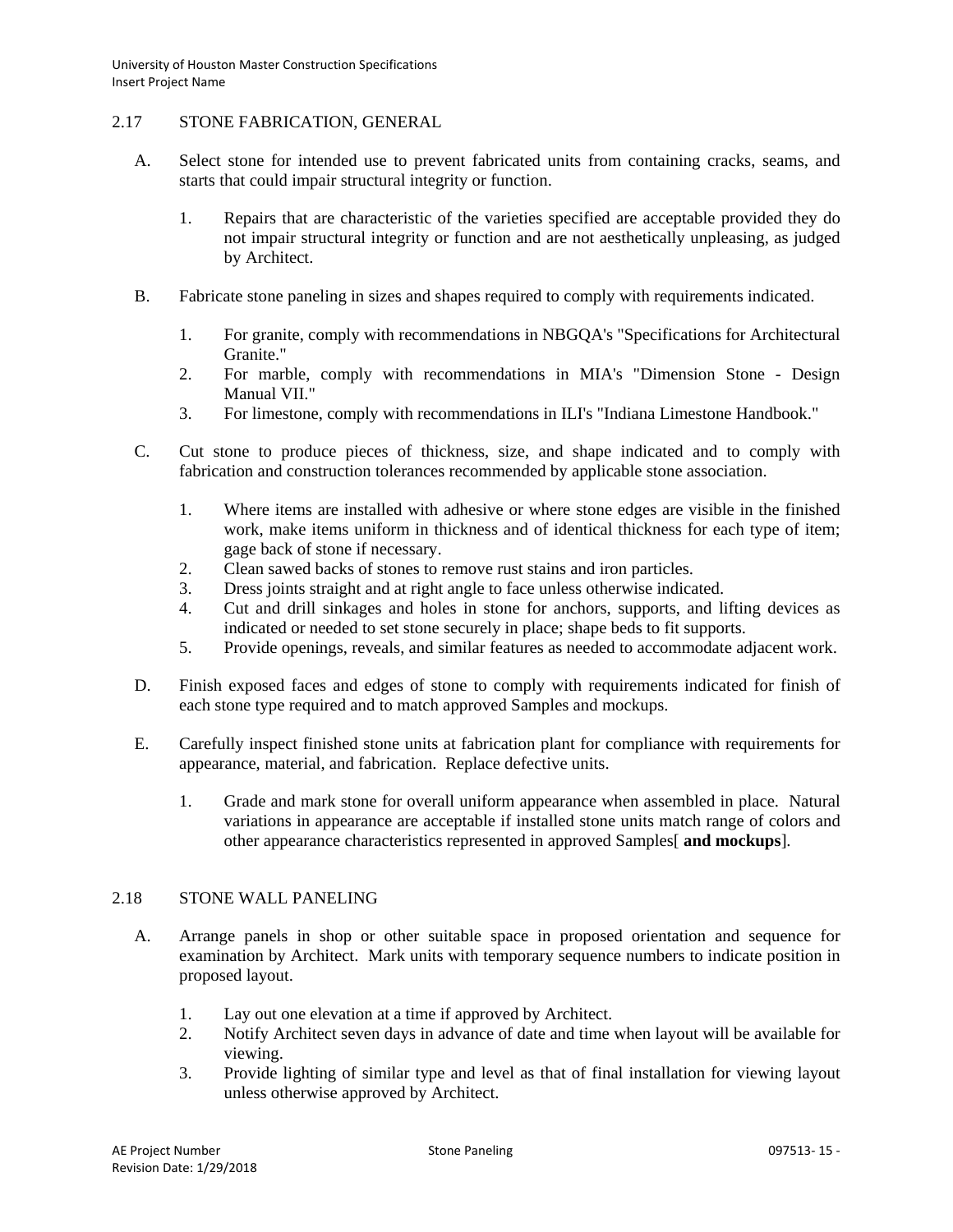- 4. Rearrange panels as directed by Architect until layout is approved.
- 5. Do not trim nonmodular-size units to less than modular size until after Architect's approval of layout, unless otherwise approved by Architect.
- 6. Mark backs of units and Shop Drawings with sequence numbers based on approved layout. Mark backs of units to indicate orientation of units in completed Work.
- B. Nominal Thickness: [**3/4 inch (20 mm)**] [**7/8 inch (22 mm)**] [**1 inch (25 mm)**] [**1-1/4 inches (32 mm)**] [**2 inches (50 mm)**] unless otherwise indicated.
- C. Control depth of stone to maintain minimum clearances of [**3/4 inch (20 mm)**] [**1 inch (25 mm**)] between backs of panels and structural members, fireproofing if any, backup walls, and other work behind stone. Do not back check stone less than 1 inch (25 mm) thick.
- D. Cut stone to produce uniform joints [**1/16 inch (1.5 mm)**] [**1/8 inch (3 mm)**] [**1/4 inch (6 mm)**] [**3/8 inch (10 mm)**] <**Insert dimension**> wide and in locations indicated.
- E. Quirk-miter corners unless otherwise indicated. Fabricate for anchorage in top and bottom bed joints of corner units.
- F. Carve and cut [**inscriptions**] [**and**] [**decorative surfaces**]. Use skilled stone carvers experienced in the successful performance of work similar to that indicated.
- G. Abrasively etch [**inscriptions**] [**and**] [**decorative surfaces**].
- H. Laser etch [**inscriptions**] [**and**] [**decorative surfaces**].
- I. Pattern Arrangement: Fabricate and arrange panels with veining and other natural markings to comply with the following requirements:
	- 1. Arrange panels with veining horizontal.
	- 2. Arrange panels with veining vertical.
	- 3. Arrange panels with veining as indicated on Drawings.
	- 4. Arrange panels in blend pattern.
	- 5. Book match units, single-course height.
	- 6. Book match units, both vertically and horizontally.
	- 7. Book match units in each course. No matching is required between successive courses.
	- 8. Slip match units, single-course height.
	- 9. Slip match units, both vertically and horizontally.
	- 10. Slip match units in each course. No matching is required between successive courses.

## 2.19 STONE COLUMN FACING

- A. Nominal Thickness: [**3/4 inch (20 mm)**] [**7/8 inch (22 mm)**] [**1 inch (25 mm)**] [**1-1/4 inches (32 mm)**] [**2 inches (50 mm)**] unless otherwise indicated.
- B. Joints: [**1/16-inch- (1.5-mm-) wide grouted**] [**1/8-inch- (3-mm-) wide grouted**] [**1/8-inch- (3 mm-) wide, sealant-filled**] [**1/4-inch- (6-mm-) wide, mortar-pointed**] [**1/4-inch- (6-mm-) wide, sealant-filled**] [**3/8-inch- (10-mm-) wide, mortar-pointed**] [**3/8-inch- (10-mm-) wide, sealant-filled**] <**Insert dimension and description**> joints.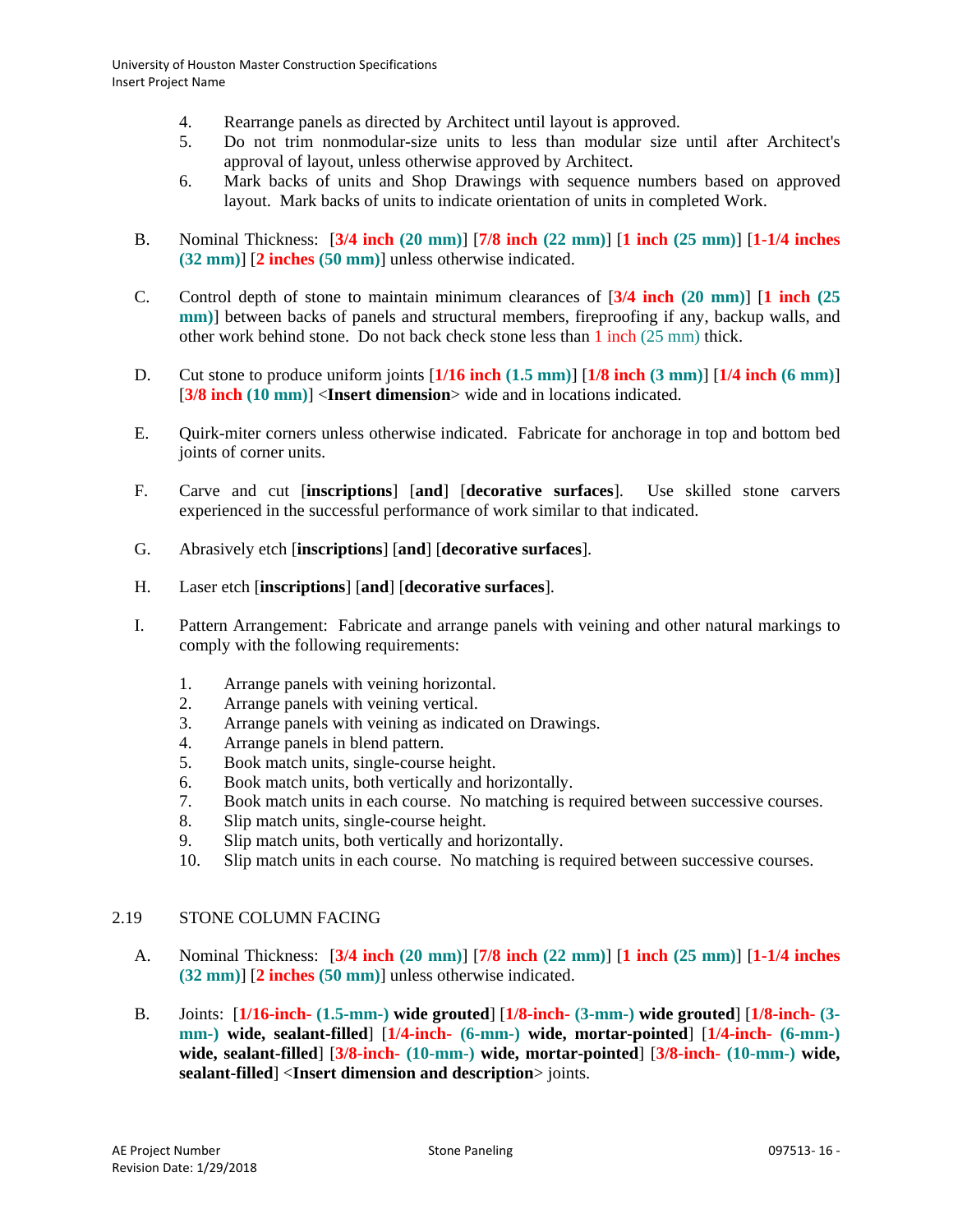- C. Quirk-miter corners unless otherwise indicated. Install anchorage in top and bottom bed joints of corner units.
- D. Pattern Arrangement: Fabricate and arrange panels with veining and other natural markings to comply with the following requirements:
	- 1. Arrange panels with veining horizontal.
	- 2. Arrange panels with veining vertical.
	- 3. Arrange panels with veining as indicated on Drawings.

## 2.20 MIXES

- A. Spotting Plaster: Stiff mix of molding plaster and water.
- B. Mortar, General: Comply with referenced standards and with manufacturers' written instructions for mix proportions, mixing equipment, mixer speeds, mixing containers, mixing time, and other procedures needed to produce mortar of uniform quality and with optimum performance characteristics.
	- 1. Do not use admixtures, including pigments, air-entraining agents, accelerators, retarders, water-repellent agents, antifreeze compounds, or other admixtures unless otherwise indicated. Do not use calcium chloride.
	- 2. Combine and thoroughly mix cementitious materials, water, and aggregates in a mechanical batch mixer unless otherwise indicated. Discard mortar when it has reached initial set.
- C. Setting Mortar: Comply with ASTM C 270, Proportion Specification.
	- 1. Type: [**N**] [**O**].
	- 2. Mix Proportions: 1 part portland cement and 2-1/2 to 4 parts lime with aggregate ratio of 2-1/4 to 3 times the volume of cement and lime.
- D. Pointing Mortar: Comply with ASTM C 270, Proportion Specification, for mortar types indicated. Provide pointing mortar mixed to match Architect's sample and complying with the following:
	- 1. Pigmented Pointing Mortar: Select and proportion pigments with other ingredients to produce color required. Do not exceed pigment-to-cement ratio of 1:10, by weight.
	- 2. Packaged Portland Cement-Lime Mix Mortar: Use portland cement-lime mix of selected color.
	- 3. Colored-Aggregate Pointing Mortar: Produce color required by combining colored aggregates with portland cement of selected color.
	- 4. Type: [**N**] [**O**].
	- 5. Mix Proportions: 1 part portland cement and 2-1/2 to 4 parts lime with aggregate ratio of 2-1/4 to 3 times the volume of cement and lime.
- E. Grout: Comply with mixing requirements of referenced ANSI standards and with manufacturer's written instructions.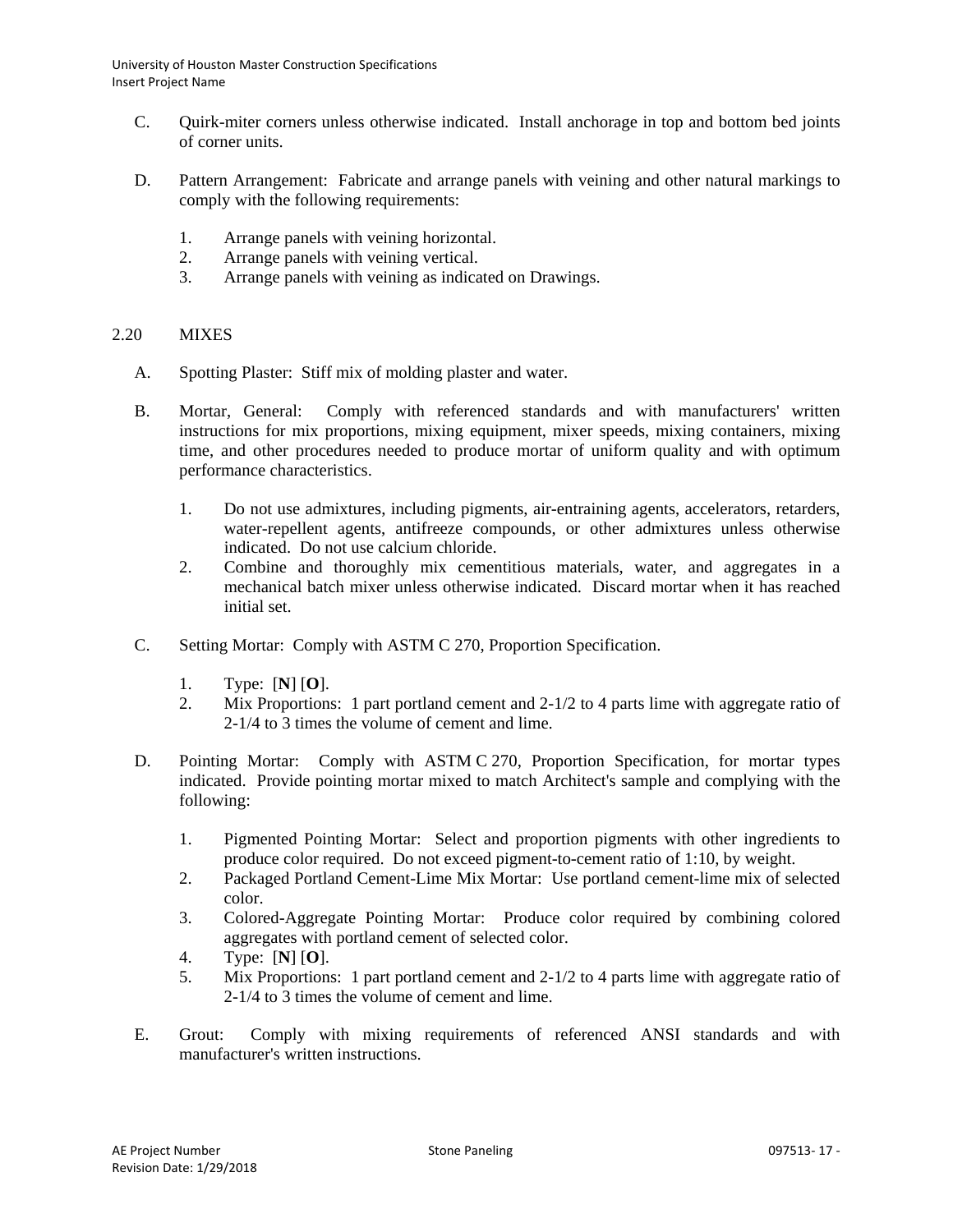## PART 3 - EXECUTION

### 3.1 EXAMINATION

- A. Examine surfaces to receive stone paneling and conditions under which stone paneling will be installed, with Installer present, for compliance with requirements for installation tolerances and other conditions affecting performance of stone paneling.
- B. Prepare written report, endorsed by Installer, listing conditions detrimental to performance of stone paneling.
- C. Proceed with installation only after unsatisfactory conditions have been corrected.

### 3.2 SETTING STONE, GENERAL

- A. Before setting stone, clean surfaces that are dirty or stained by removing soil, stains, and foreign materials. Clean stone by thoroughly scrubbing with fiber brushes and then drenching with clear water. Use only mild cleaning compounds that contain no caustic or harsh materials or abrasives.
- B. Do necessary field cutting as stone is set. Use power saws with diamond blades to cut stone. Cut lines straight and true, with edges eased slightly to prevent snipping.
- C. Contiguous Work: Provide reveals and openings as required to accommodate contiguous work.
- D. Set stone to comply with requirements indicated. Install anchors, supports, fasteners, and other attachments indicated or necessary to secure stone in place. Shim and adjust anchors, supports, and accessories to set stone accurately in locations indicated, with edges and faces aligned according to established relationships and indicated tolerances.
- E. Erect stone units level, plumb, and true with uniform joint widths. Use temporary shims to maintain joint width.
- F. Provide expansion, control, and pressure-relieving joints of widths and at locations indicated.
	- 1. Sealing of expansion and other joints is specified in Section 079200 "Joint Sealants."
	- 2. Keep expansion joints free of plaster, mortar, grout, and other rigid materials.

## 3.3 CONSTRUCTION TOLERANCES

- A. Variation from Plumb: For vertical lines and surfaces, do not exceed 1/8 inch in 96 inches (3 mm in 2400 mm), 1/4 inch (6 mm) maximum.
- B. Variation from Level: For lintels, sills, chair rails, horizontal bands, horizontal grooves, and other conspicuous lines, do not exceed 1/8 inch in 10 feet (3 mm in 3 m), 1/4 inch in 20 feet (6 mm in 6 m), 3/8 inch (10 mm) maximum.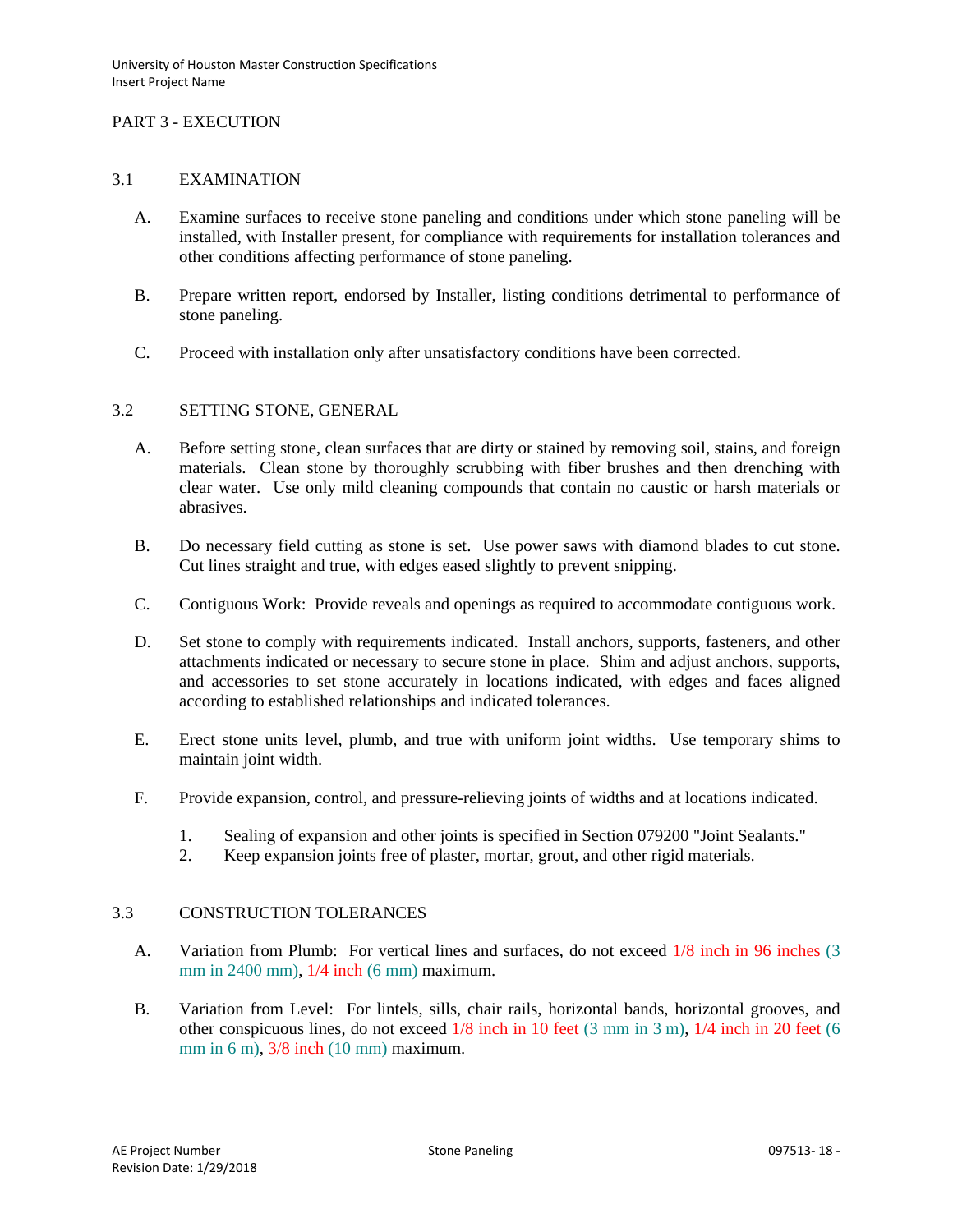- C. Variation of Linear Building Line: For position shown in plan and related portion of walls and partitions, do not exceed 1/8 inch in 10 feet (3 mm in 3 m), 1/4 inch in 20 feet (6 mm in 6 m), 3/8 inch (10 mm) maximum.
- D. Variation in Cross-Sectional Dimensions: For thickness of walls from dimensions indicated, do not exceed plus or minus 1/8 inch (3 mm).
- E. Variation in Joint Width: Do not vary from average joint width more than plus or minus 1/16 inch (1.5 mm) or one-fourth of nominal joint width, whichever is less.
- F. Variation in Plane between Adjacent Stone Units (Lipping): Do not exceed 1/32-inch (0.8-mm) difference between planes of adjacent units.

## 3.4 INSTALLATION OF STONE PANELING

- A. Set units firmly against setting spots. Locate setting spots at anchors and spaced not more than 18 inches (450 mm) apart across back of unit, but provide no fewer than one setting spot per 2 sq. ft. (0.18 sq. m) unless otherwise indicated.
	- 1. Moisture Exposure: Use portland cement mortar for setting spots where stone is applied to inside face of exterior walls and [**where indicated**] <**Insert wet locations**>.
- B. Set units on direct-mount anchoring system with anchors securely attached to stone and to backup surfaces. Comply with anchoring recommendations in ASTM C 1242.
	- 1. Provide compressible filler in ends of dowel holes and bottoms of kerfs to prevent end bearing of dowels and anchor tabs on stone. Fill remainder of anchor holes and kerfs with sealant for filling kerfs.
	- 2. Set stone supported on clips or continuous angles on resilient setting shims. Use material of thickness required to maintain uniform joint widths and to prevent point loading of stone on anchors. Hold shims back from face of stone a distance at least equal to width of joint.
- C. Minimum Anchors: Provide anchors at a maximum of 24 inches (600 mm) o.c. around perimeter of stone panels with a minimum of four anchors per panel.
- D. Minimum Anchors: Provide a minimum of four anchors per panel up to 12 sq. ft. (1.1 sq. m) in face area, plus a minimum of two additional anchors for each additional 8 sq. ft. (0.7 sq. m).
- E. [**Grout**] [**Point**] joints after setting stone.
- F. Fill[ **indicated**] joints with sealant after setting [**and grouting**] [**and pointing**] stone.

### 3.5 GROUTING JOINTS

- A. Grout stone to comply with ANSI A108.10.
	- 1. Use sanded grout mixture for joints wider than 1/8 inch (3 mm).
	- 2. Use unsanded grout mixture for joints 1/8 inch (3 mm) and narrower.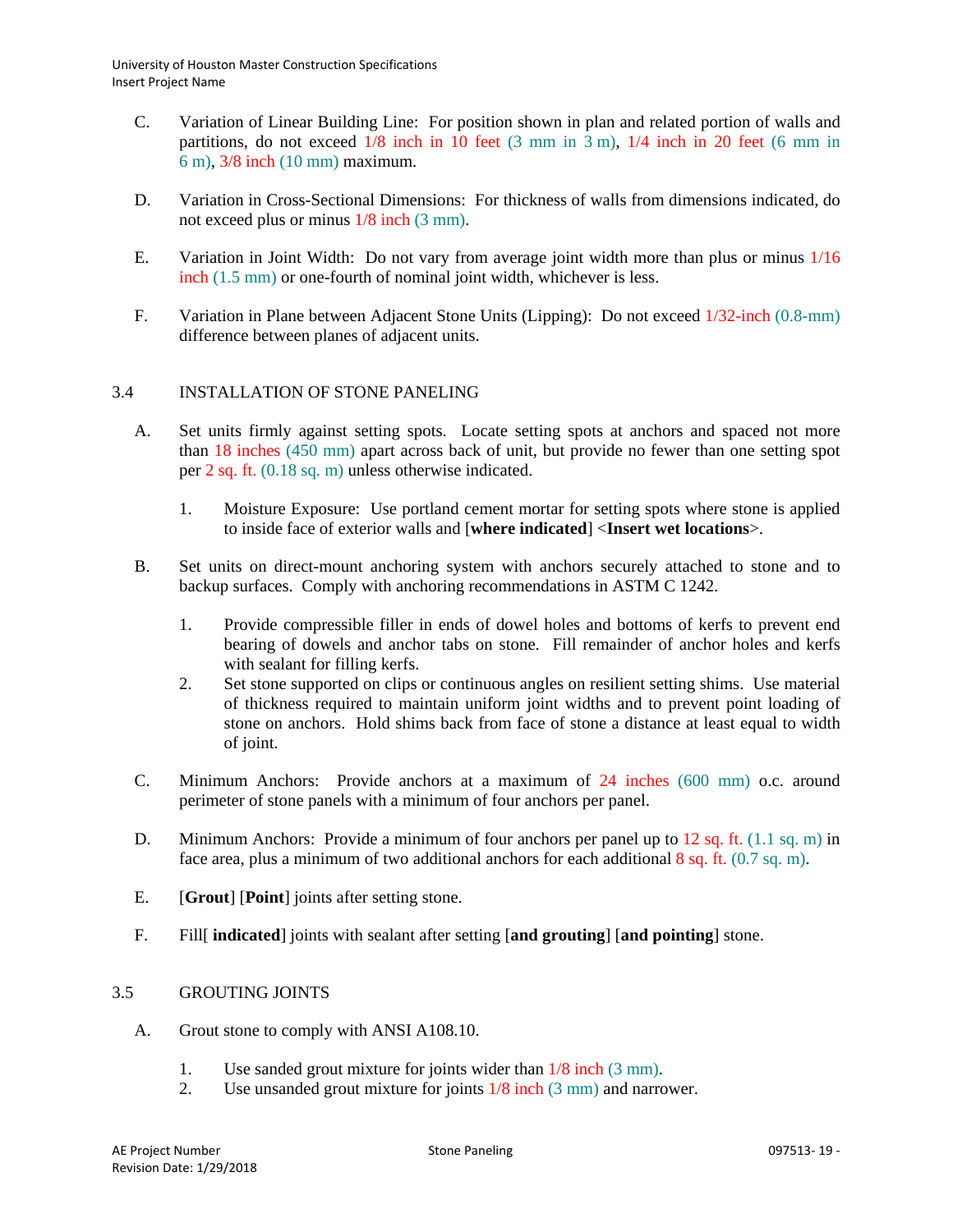- B. Remove temporary shims before grouting.
- C. Tool joints uniformly and smoothly with plastic tool.

### 3.6 POINTING JOINTS WITH MORTAR

- A. Prepare stone-joint surfaces for pointing with mortar by removing temporary shims, dust, and mortar particles. Where setting spots occur at joints, rake out excess setting mortar or plaster to a depth of not less than 1/2 inch (13 mm).
- B. Point stone joints by placing pointing mortar in layers of not more than  $3/8$  inch (10 mm). Compact each layer thoroughly and allow it to become thumbprint hard before applying next layer. Apply mortar first to areas where depths are greater than surrounding areas until a uniform depth is formed.
- C. Tool joints when pointing mortar is thumbprint hard. Use a round jointer having a diameter 1/8 inch (3 mm) larger than width of joint.

### 3.7 JOINT-SEALANT INSTALLATION

A. Prepare joints and apply sealants of type and at locations indicated to comply with applicable requirements in Section 079200 "Joint Sealants." Remove temporary shims before applying sealants.

### 3.8 ADJUSTING AND CLEANING

- A. In-Progress Cleaning: Clean stone paneling as work progresses. Remove adhesive, grout, mortar, and sealant smears immediately.
- B. Remove and replace stone paneling of the following description:
	- 1. Broken, chipped, stained, or otherwise damaged stone. Stone may be repaired if methods and results are approved by Architect.
	- 2. Defective stone paneling.
	- 3. Defective joints, including misaligned joints.
	- 4. Stone paneling and joints not matching approved Samples and mockups.
	- 5. Stone paneling not complying with other requirements indicated.
- C. Replace in a manner that results in stone paneling that matches approved Samples and mockups, complies with other requirements, and shows no evidence of replacement.
- D. Clean stone paneling no fewer than six days after completion of grouting and pointing, using clean water and soft rags or stiff-bristle fiber brushes. Do not use wire brushes, acid-type cleaning agents, cleaning compounds with caustic or harsh fillers, or other materials or methods that could damage stone.
- E. Sealer Application: Apply stone sealer to comply with stone producer's and sealer manufacturer's written instructions and recommendations.